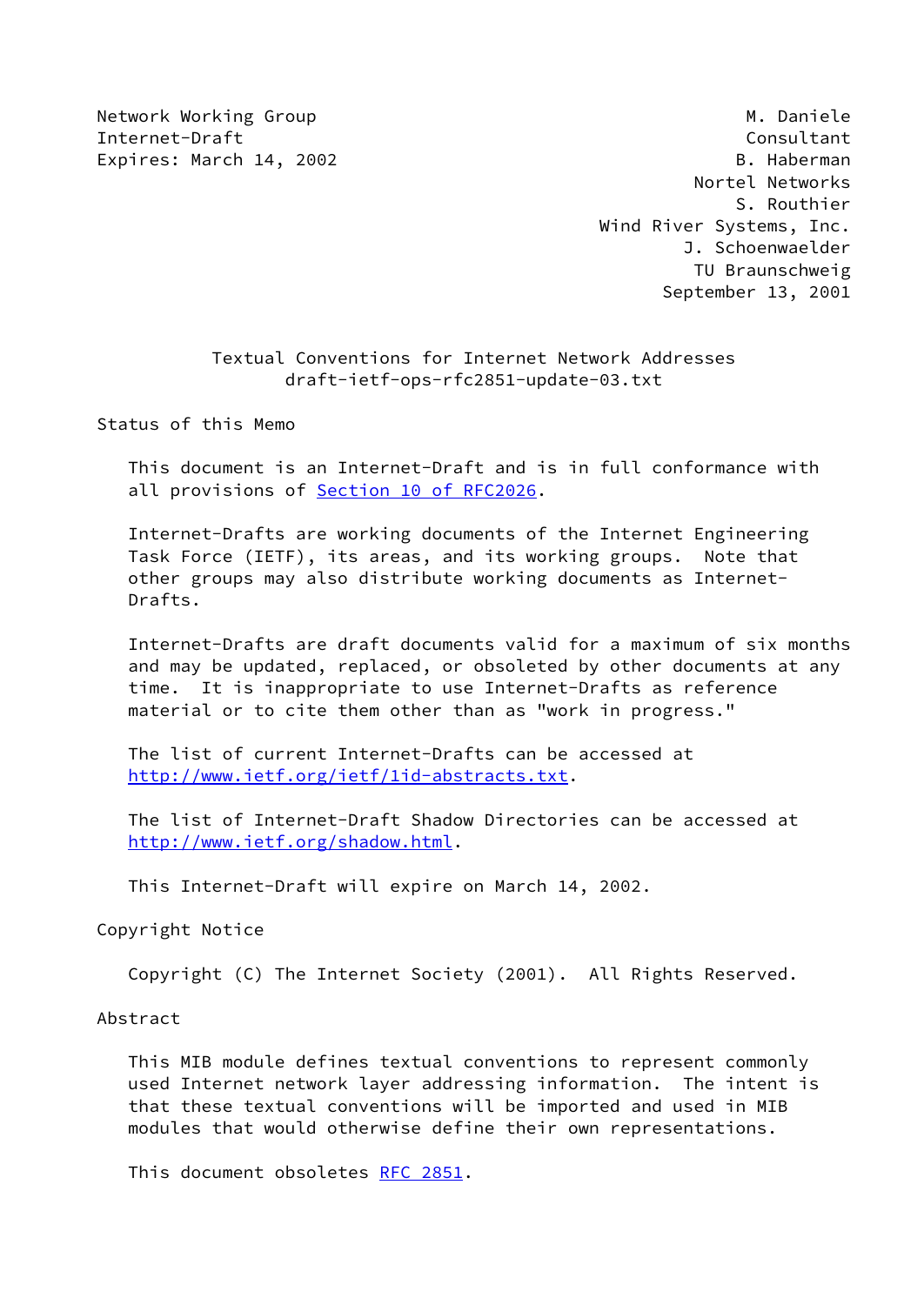$\overline{\phantom{0}}$ 

Internet-Draft TCs for Internet Network Addresses September 2001

# Table of Contents

| 2. | The SNMP Management Framework $\cdots$ 4                                                           |  |  |  |  |  |  |  |  |  |
|----|----------------------------------------------------------------------------------------------------|--|--|--|--|--|--|--|--|--|
| 3. |                                                                                                    |  |  |  |  |  |  |  |  |  |
| 4. | Usage Hints $\ldots \ldots \ldots \ldots \ldots \ldots \ldots \ldots \ldots \ldots \underline{11}$ |  |  |  |  |  |  |  |  |  |
|    |                                                                                                    |  |  |  |  |  |  |  |  |  |
|    |                                                                                                    |  |  |  |  |  |  |  |  |  |
|    | 4.3 Multiple Addresses per Host 13                                                                 |  |  |  |  |  |  |  |  |  |
|    |                                                                                                    |  |  |  |  |  |  |  |  |  |
|    |                                                                                                    |  |  |  |  |  |  |  |  |  |
| 6. | Security Considerations $\ldots \ldots \ldots \ldots \ldots \ldots \ldots \frac{15}{15}$           |  |  |  |  |  |  |  |  |  |
| 7. |                                                                                                    |  |  |  |  |  |  |  |  |  |
| 8. | Intellectual Property Notice 16                                                                    |  |  |  |  |  |  |  |  |  |
| 9. |                                                                                                    |  |  |  |  |  |  |  |  |  |
|    |                                                                                                    |  |  |  |  |  |  |  |  |  |
|    |                                                                                                    |  |  |  |  |  |  |  |  |  |
|    | Full Copyright Statement 20                                                                        |  |  |  |  |  |  |  |  |  |
|    |                                                                                                    |  |  |  |  |  |  |  |  |  |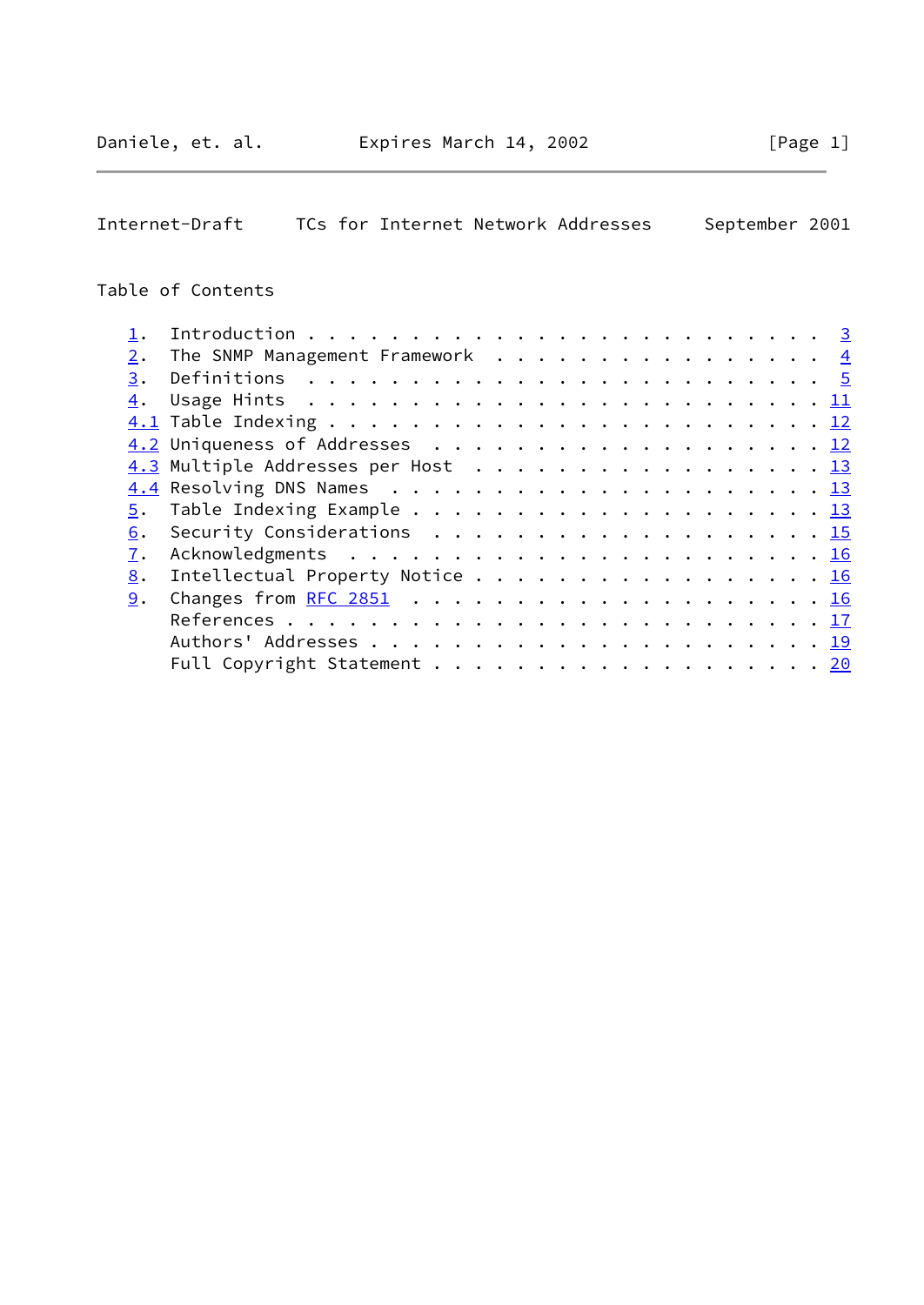Daniele, et. al. **Expires March 14, 2002** [Page 2]

<span id="page-2-1"></span>Internet-Draft TCs for Internet Network Addresses September 2001

### <span id="page-2-0"></span>[1](#page-2-0). Introduction

 Several standard-track MIB modules use the IpAddress SMIv2 base type. This limits the applicability of these MIB modules to IP Version 4 (IPv4) since the IpAddress SMIv2 base type can only contain 4 byte IPv4 addresses. The IpAddress SMIv2 base type has become problematic with the introduction of IP Version 6 (IPv6) addresses  $[19]$  $[19]$ .

 This document defines multiple textual conventions as a mechanism to express generic Internet network layer addresses within MIB module specifications. The solution is compatible with SMIv2 (STD 58) and SMIv1 (STD 16). New MIB definitions which need to express network layer Internet addresses SHOULD use the textual conventions defined in this memo. New MIB modules SHOULD NOT use the SMIv2 IpAddress base type anymore.

 A generic Internet address consists of two objects, one whose syntax is InetAddressType, and another whose syntax is InetAddress. The value of the first object determines how the value of the second object is encoded. The InetAddress textual convention represents an opaque Internet address value. The InetAddressType enumeration is used to "cast" the InetAddress value into a concrete textual convention for the address type. This usage of multiple textual conventions allows expression of the display characteristics of each address type and makes the set of defined Internet address types extensible.

 The textual conventions defined in this document can be used to define Internet addresses by using DNS domain names in addition to IPv4 and IPv6 addresses. A MIB designer can write compliance statements to express that only a subset of the possible address types must be supported by a compliant implementation.

 MIB developers who need to represent Internet addresses SHOULD use these definitions whenever applicable, as opposed to defining their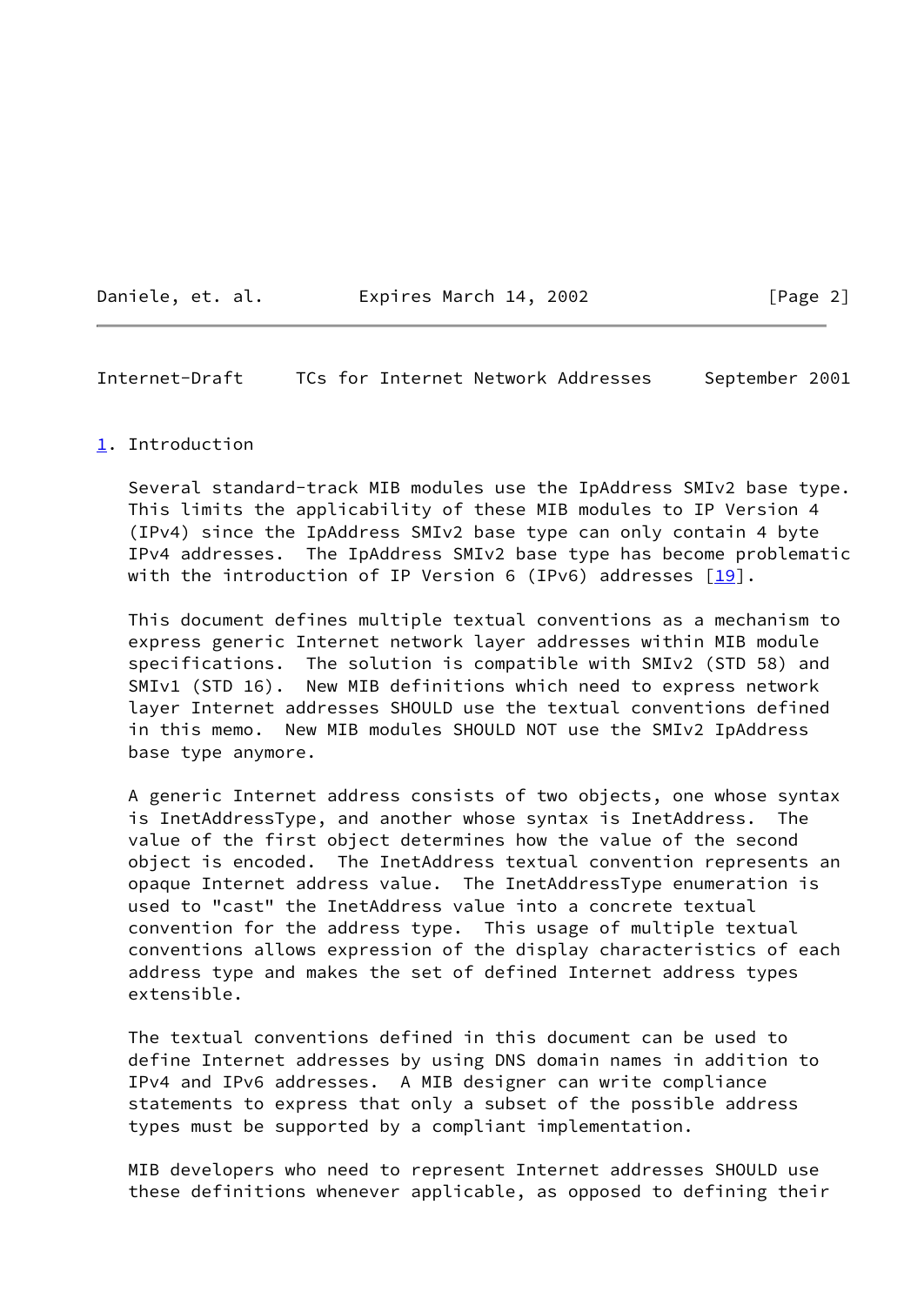own constructs. Even MIB modules that only need to represent IPv4 or IPv6 addresses SHOULD use the textual conventions defined in this memo.

 There are many widely deployed MIB modules that use IPv4 addresses and which need to be revised to support IPv6. These MIBs can be categorized as follows:

- 1. MIB modules which define management information that is in principle IP version neutral, but the MIB currently uses addressing constructs specific to a certain IP version.
- 2. MIB modules which define management information that is specific

| Daniele, et. al. | Expires March 14, 2002 | [Page 3] |
|------------------|------------------------|----------|
|------------------|------------------------|----------|

<span id="page-3-0"></span>Internet-Draft TCs for Internet Network Addresses September 2001

 to particular IP version (either IPv4 or IPv6) and which is very unlikely to be ever applicable to another IP version.

 MIB modules of the first type SHOULD provide object definitions (e.g., tables) that work with all versions of IP. In particular, when revising a MIB module which contains IPv4 specific tables, it is suggested to define new tables using the textual conventions defined in this memo which support all versions of IP. The status of the new tables SHOULD be "current" while the status of the old IP version specific tables SHOULD be changed to "deprecated". The other approach of having multiple similar tables for different IP versions is strongly discouraged.

 MIB modules of the second type, which are inherently IP version specific, do not need to be redefined. Note that even in this case, any additions to these MIB modules or new IP version specific MIB modules SHOULD use the textual conventions defined in this memo.

 MIB developers SHOULD NOT use the textual conventions defined in this document to represent generic transport layer addresses. Instead the SMIv2 TAddress textual convention and associated definitions should be used for transport layer addresses.

 This memo introduces some ordering constraints in order to achieve the following two goals:

 1. Enable programs to identify the InetAddressType object which discriminates a certain InetAddress object. This allows tools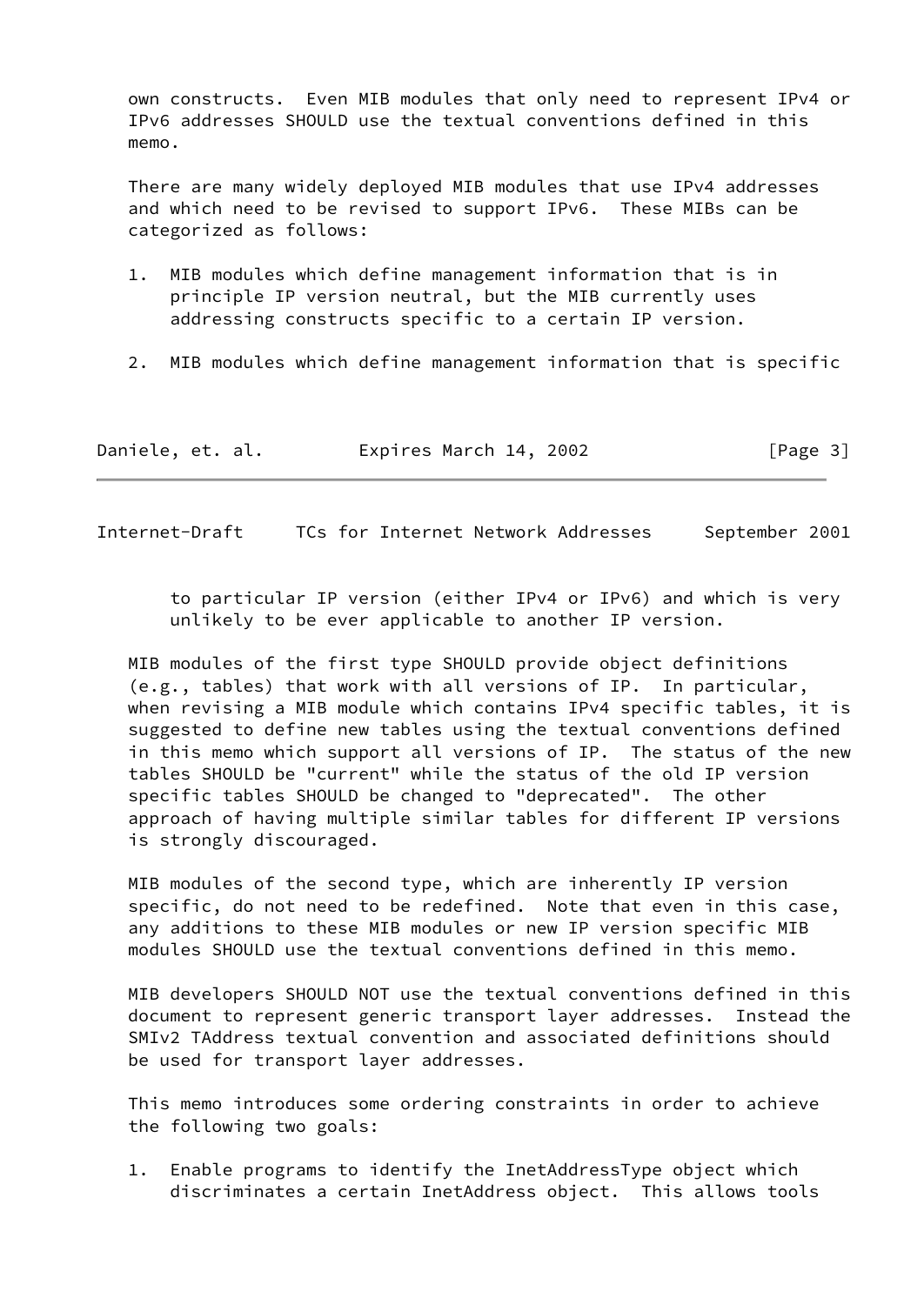such as MIB compilers to understand the dependencies and to generate code to handle some error conditions.

 2. Provide some rules that prevent MIB module authors from doing certain mistakes which can make future extensions of tables with new objects impossible.

 The key words "MUST", "MUST NOT", "SHOULD", "SHOULD NOT" and "MAY" in this document are to be interpreted as described in [RFC 2119](https://datatracker.ietf.org/doc/pdf/rfc2119)  $\lceil 1 \rceil$ .

<span id="page-4-0"></span>[2](#page-4-0). The SNMP Management Framework

 The SNMP Management Framework presently consists of five major components:

- o An overall architecture, described in [RFC 2571](https://datatracker.ietf.org/doc/pdf/rfc2571) [[2\]](#page-18-2).
- o Mechanisms for describing and naming objects and events for the purpose of management. The first version of this Structure of Management Information (SMI) is called SMIv1 and described in STD

Daniele, et. al. Expires March 14, 2002 [Page 4]

<span id="page-4-1"></span>Internet-Draft TCs for Internet Network Addresses September 2001

16, [RFC 1155](https://datatracker.ietf.org/doc/pdf/rfc1155) [\[3](#page-18-3)], STD 16, [RFC 1212](https://datatracker.ietf.org/doc/pdf/rfc1212) [[4\]](#page-18-4) and [RFC 1215](https://datatracker.ietf.org/doc/pdf/rfc1215) [\[5](#page-18-5)]. The second version, called SMIv2, is described in STD 58, [RFC 2578](https://datatracker.ietf.org/doc/pdf/rfc2578)  $[6]$  $[6]$ , STD 58, [RFC 2579](https://datatracker.ietf.org/doc/pdf/rfc2579)  $[7]$  and STD 58, [RFC 2580](https://datatracker.ietf.org/doc/pdf/rfc2580)  $[8]$  $[8]$ .

- o Message protocols for transferring management information. The first version of the SNMP message protocol is called SNMPv1 and described in STD 15, [RFC 1157](https://datatracker.ietf.org/doc/pdf/rfc1157)  $[9]$ . A second version of the SNMP message protocol, which is not an Internet standards track protocol, is called SNMPv2c and described in [RFC 1901](https://datatracker.ietf.org/doc/pdf/rfc1901) [\[10\]](#page-19-4) and [RFC](https://datatracker.ietf.org/doc/pdf/rfc1906) [1906](https://datatracker.ietf.org/doc/pdf/rfc1906) [\[11\]](#page-19-5). The third version of the message protocol is called SNMPv3 and described in [RFC 1906](https://datatracker.ietf.org/doc/pdf/rfc1906) [\[11\]](#page-19-5), [RFC 2572](https://datatracker.ietf.org/doc/pdf/rfc2572) [[12\]](#page-19-6) and [RFC 2574](https://datatracker.ietf.org/doc/pdf/rfc2574)  $\left[\underline{13}\right]$ .
- o Protocol operations for accessing management information. The first set of protocol operations and associated PDU formats is described in STD 15, [RFC 1157](https://datatracker.ietf.org/doc/pdf/rfc1157) [\[9\]](#page-19-3). A second set of protocol operations and associated PDU formats is described in [RFC 1905](https://datatracker.ietf.org/doc/pdf/rfc1905) [[14\]](#page-19-8).
- o A set of fundamental applications described in [RFC 2573](https://datatracker.ietf.org/doc/pdf/rfc2573) [[15\]](#page-19-9) and the view-based access control mechanism described in [RFC 2575](https://datatracker.ietf.org/doc/pdf/rfc2575)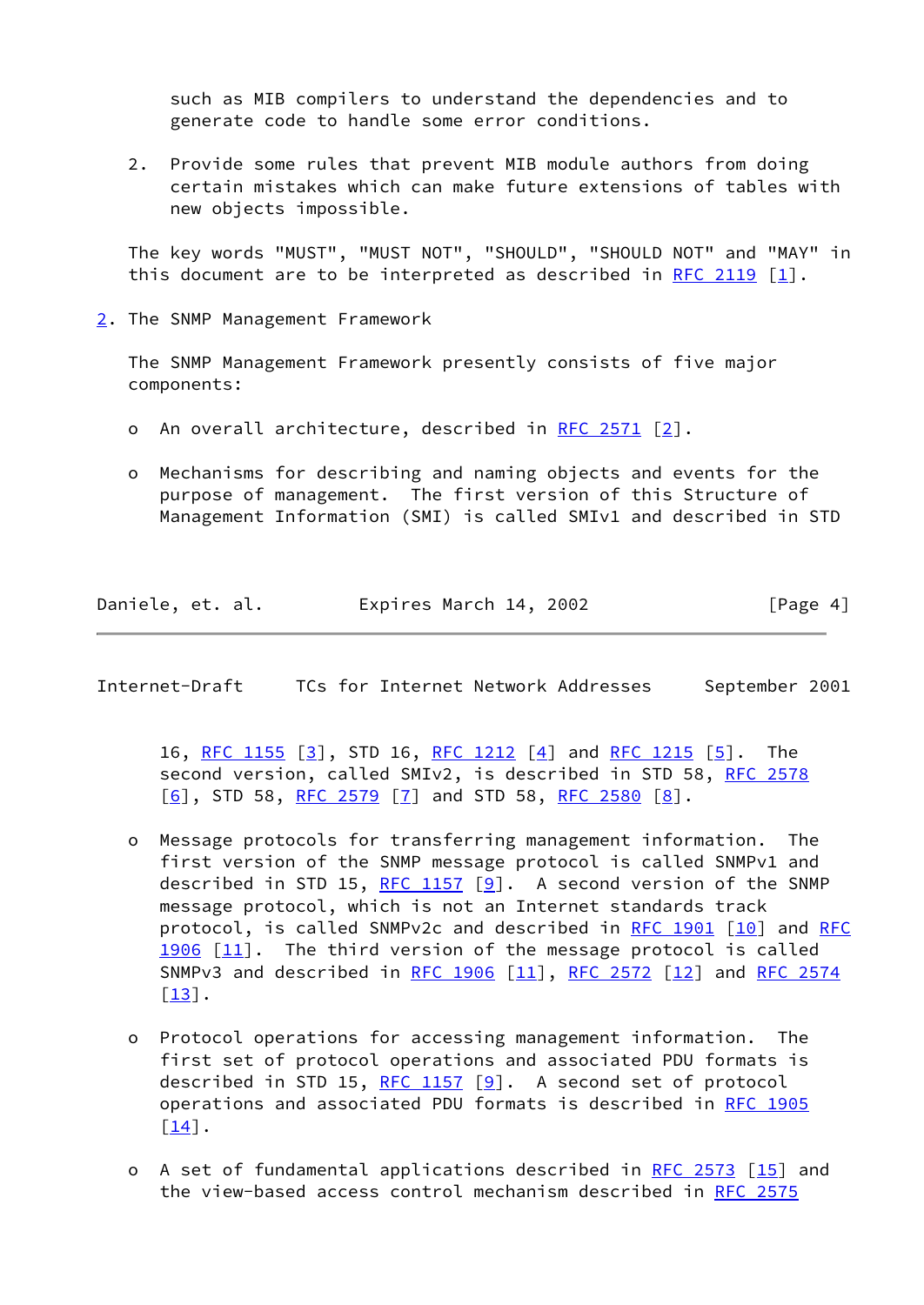$\lceil \underline{16} \rceil$ .

 A more detailed introduction to the current SNMP Management Framework can be found in  $RFC$  2570  $[17]$ .

 Managed objects are accessed via a virtual information store, termed the Management Information Base or MIB. Objects in the MIB are defined using the mechanisms defined in the SMI.

 This memo specifies a MIB module that is compliant to the SMIv2. A MIB conforming to the SMIv1 can be produced through the appropriate translations. The resulting translated MIB must be semantically equivalent, except where objects or events are omitted because no translation is possible (use of Counter64). Some machine readable information in SMIv2 will be converted into textual descriptions in SMIv1 during the translation process. However, this loss of machine readable information is not considered to change the semantics of the MIB.

<span id="page-5-0"></span>[3](#page-5-0). Definitions

INET-ADDRESS-MIB DEFINITIONS ::= BEGIN

IMPORTS

 MODULE-IDENTITY, mib-2, Unsigned32 FROM SNMPv2-SMI TEXTUAL-CONVENTION FROM SNMPv2-TC;

Daniele, et. al. Expires March 14, 2002 [Page 5]

Internet-Draft TCs for Internet Network Addresses September 2001

 inetAddressMIB MODULE-IDENTITY LAST-UPDATED "200109130000Z" ORGANIZATION "IETF Operations and Management Area" CONTACT-INFO "Juergen Schoenwaelder (Editor) TU Braunschweig Bueltenweg 74/75 38106 Braunschweig, Germany Phone: +49 531 391-3289 EMail: schoenw@ibr.cs.tu-bs.de Send comments to <mibs@ops.ietf.org>."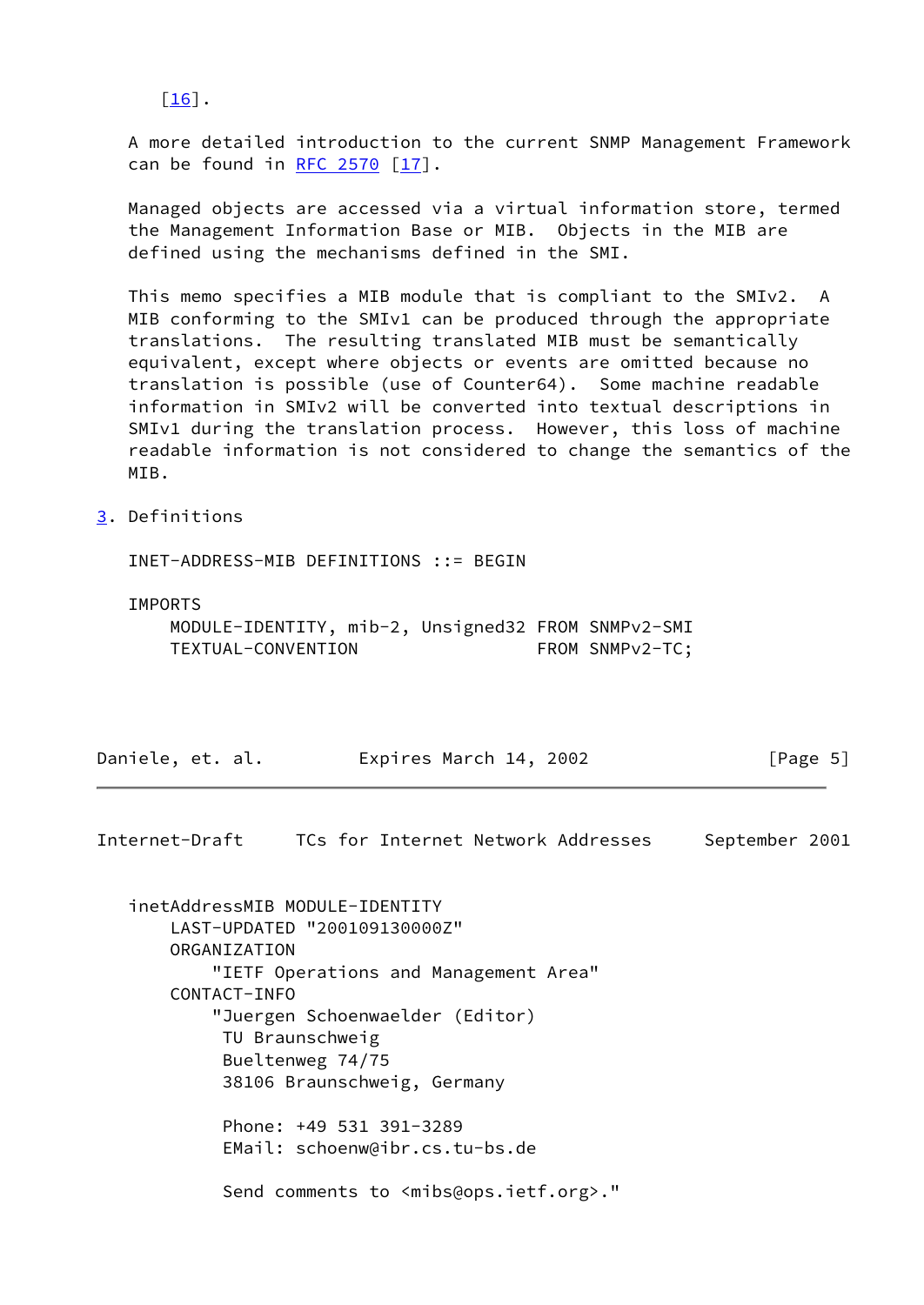DESCRIPTION "This MIB module defines textual conventions for representing Internet addresses. An Internet address can be an IPv4 address, an IPv6 address or a DNS domain name." REVISION "200109130000Z" DESCRIPTION "Second version, published as RFC XXXX. This revisions contains several clarifications and it introduces several new textual conventions: InetAddressPrefixLength, InetPortNumber, InetAutonomousSystemNumber, InetAddressIPv4z, and InetAddressIPv6z." REVISION "200006080000Z" DESCRIPTION "Initial version, published as [RFC 2851.](https://datatracker.ietf.org/doc/pdf/rfc2851)" ::= { mib-2 76 } InetAddressType ::= TEXTUAL-CONVENTION STATUS current DESCRIPTION "A value that represents a type of Internet address. unknown(0) An unknown address type. This value MUST be used if the value of the corresponding InetAddress object is a zero-length string. It may also be used to indicate an IP address which is not in one of the formats defined below. ipv4(1) An IPv4 address as defined by the Daniele, et. al. Expires March 14, 2002 [Page 6] Internet-Draft TCs for Internet Network Addresses September 2001 InetAddressIPv4 textual convention. ipv6(2) An global IPv6 address as defined by the InetAddressIPv6 textual convention. ipv4z(3) An non-global IPv4 address including a zone index as defined by the InetAddressIPv4z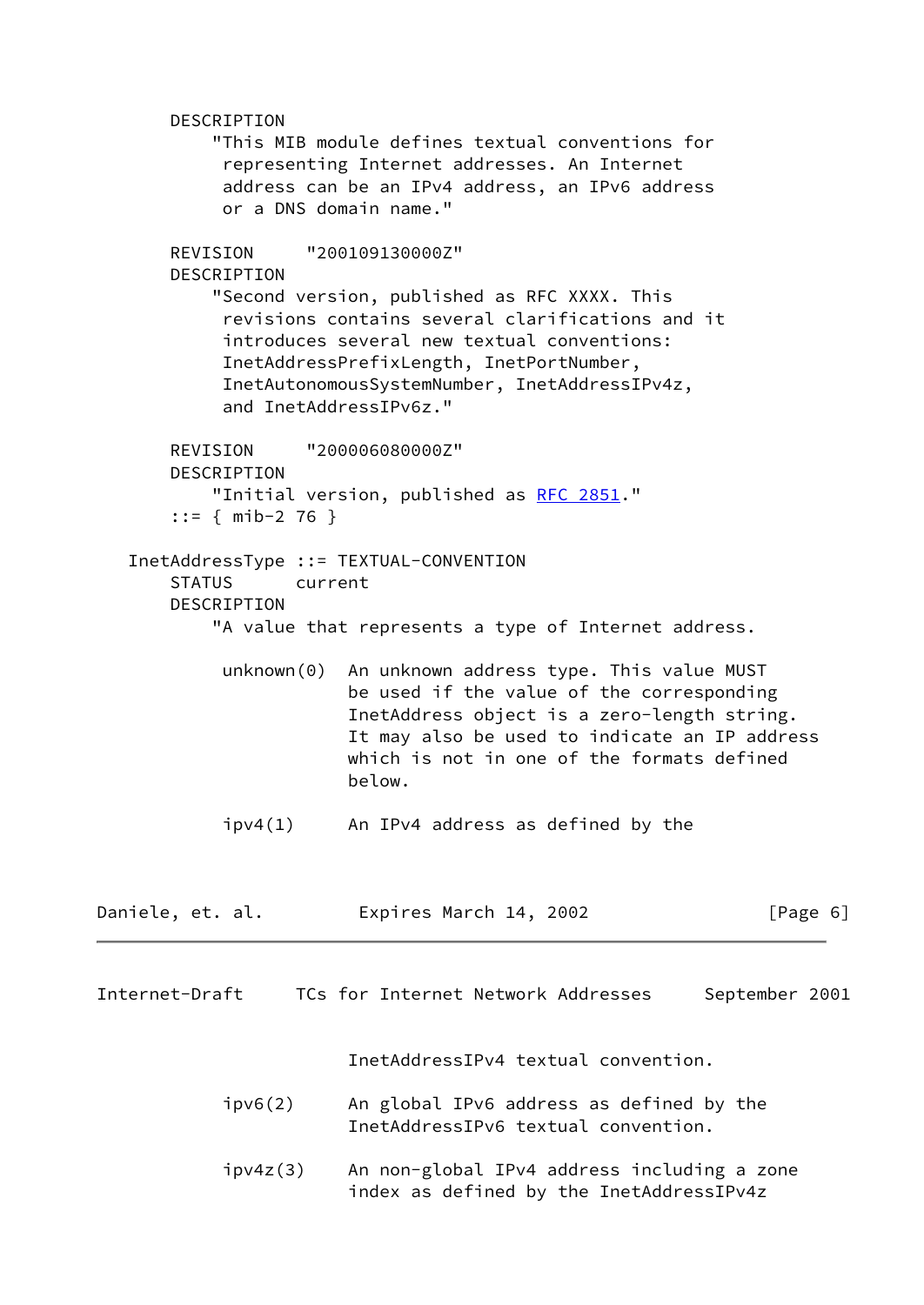textual convention.

- ipv6z(4) An non-global IPv6 address including a zone index as defined by the InetAddressIPv6z textual convention.
- dns(16) A DNS domain name as defined by the InetAddressDNS textual convention.

 Each definition of a concrete InetAddressType value must be accompanied by a definition of a textual convention for use with that InetAddressType.

 The InetAddressType textual convention SHOULD NOT be sub-typed in object type definitions to support future extensions. It MAY be sub-typed in compliance statements in order to require only a subset of these address types for a compliant implementation.

 Implementations must ensure that InetAddressType objects and any dependent objects (e.g. InetAddress objects) are consistent. An inconsistentValue error must be generated if an attempt to change an InetAddressType object would, for example, lead to an undefined InetAddress value. In particular, InetAddressType/InetAddress pairs must be changed together if the address type changes (e.g. from

|                                    | $ipv6(2)$ to $ipv4(1)$ )."           |
|------------------------------------|--------------------------------------|
| SYNTAX                             | INTEGER {                            |
|                                    | $unknown(0)$ ,                       |
|                                    | $ipv4(1)$ ,                          |
|                                    | $ipv6(2)$ ,                          |
|                                    | $ipv4z(3)$ ,                         |
|                                    | $ipv6z(4)$ ,                         |
|                                    | dns(16)                              |
| }                                  |                                      |
|                                    |                                      |
| InetAddress ::= TEXTUAL-CONVENTION |                                      |
| STATUS current                     |                                      |
| DESCRIPTION                        |                                      |
|                                    | "Denotes a generic Internet address. |
|                                    |                                      |
|                                    |                                      |

Daniele, et. al. Expires March 14, 2002 [Page 7]

Internet-Draft TCs for Internet Network Addresses September 2001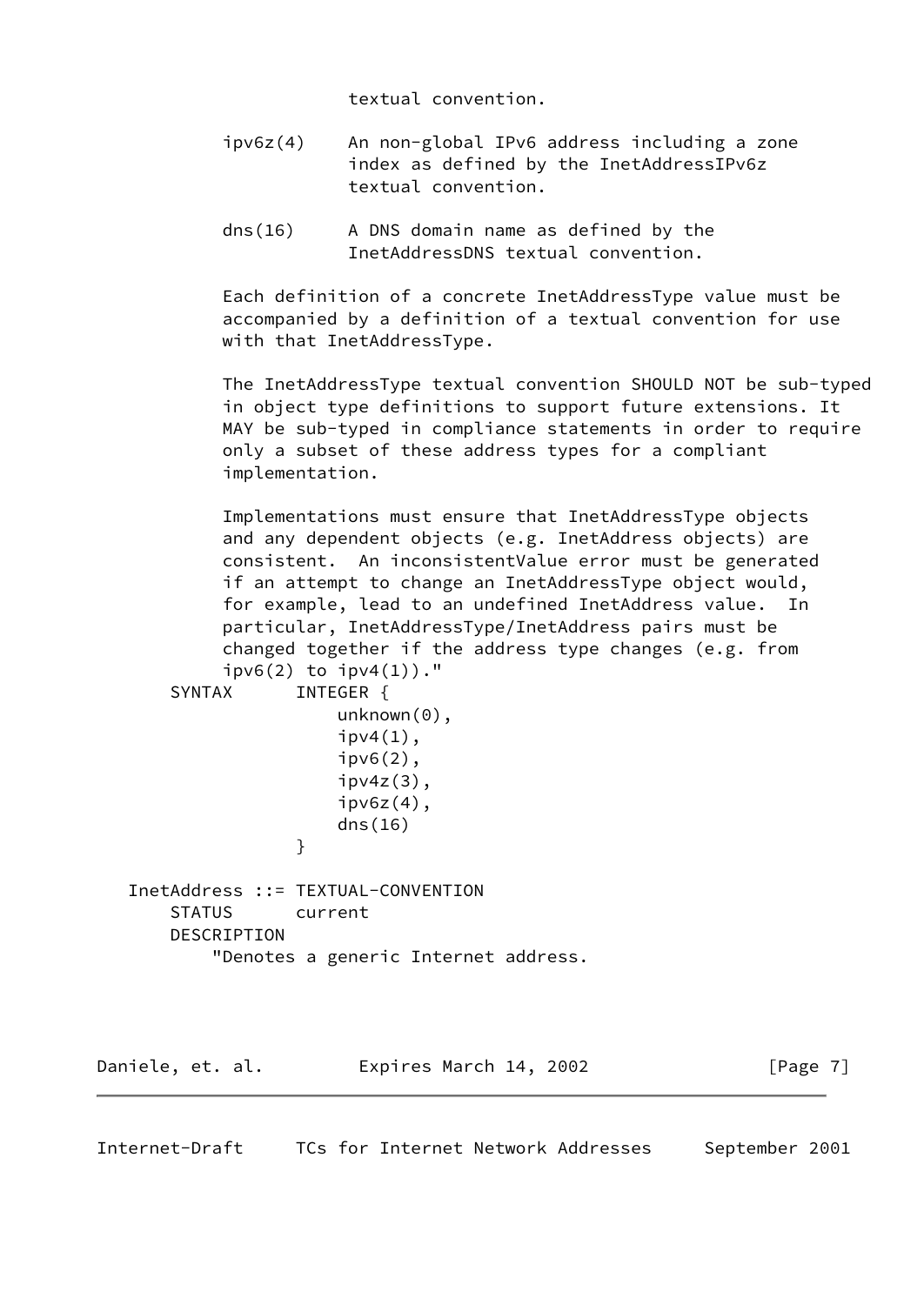An InetAddress value is always interpreted within the context of an InetAddressType value. The InetAddressType object which defines the format of the InetAddress value MUST be registered before the object(s) which use the InetAddress textual convention. If multiple InetAddressType objects are registered before the InetAddress object(s), the closest one applies.

 The value of an InetAddress object must always be consistent with the value of the associated InetAddressType object. Attempts to set an InetAddress object to a value which is inconsistent with the associated InetAddressType must fail with an inconsistentValue error.

 When this textual convention is used as the syntax of an index object, there may be issues with the limit of 128 sub-identifiers specified in SMIv2, STD 58. In this case, the OBJECT-TYPE declaration MUST include a 'SIZE' clause to limit the number of potential instance sub-identifiers." SYNTAX OCTET STRING (SIZE (0..255))

 InetAddressIPv4 ::= TEXTUAL-CONVENTION DISPLAY-HINT "1d.1d.1d.1d" STATUS current DESCRIPTION "Represents an IPv4 network address:

> octets contents encoding 1-4 IPv4 address network-byte order

 The corresponding InetAddressType value is ipv4(1)." SYNTAX OCTET STRING (SIZE (4))

 InetAddressIPv6 ::= TEXTUAL-CONVENTION DISPLAY-HINT "2x:2x:2x:2x:2x:2x:2x:2x" STATUS current DESCRIPTION "Represents an IPv6 network address:

|      | octets contents |              | encoding           |  |
|------|-----------------|--------------|--------------------|--|
| 1-16 |                 | IPv6 address | network-byte order |  |

 The corresponding InetAddressType value is ipv6(2)." SYNTAX OCTET STRING (SIZE (16))

 InetAddressIPv4z ::= TEXTUAL-CONVENTION DISPLAY-HINT "1d.1d.1d.1d%4d" STATUS current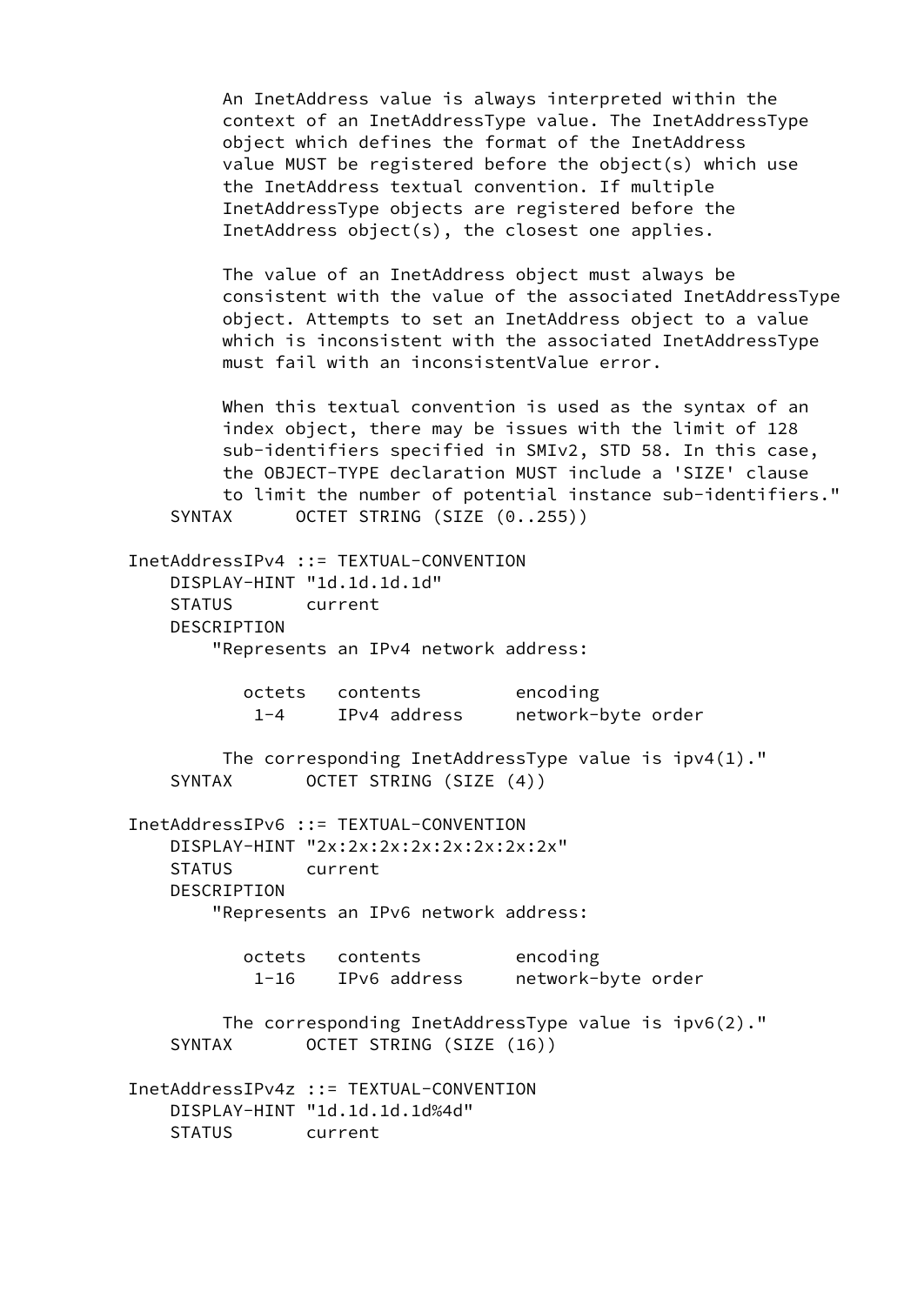|               |                                                                                                                                |         |                                                          |                                                                                                                                                                     | September 2001 |  |
|---------------|--------------------------------------------------------------------------------------------------------------------------------|---------|----------------------------------------------------------|---------------------------------------------------------------------------------------------------------------------------------------------------------------------|----------------|--|
|               | <b>DESCRIPTION</b><br>with its zone index:                                                                                     |         |                                                          | "Represents a non-global IPv4 network address together                                                                                                              |                |  |
|               | $1 - 4$                                                                                                                        |         | octets contents<br>IPv4 address<br>5-8 zone index        | encoding<br>network-byte order<br>network-byte order                                                                                                                |                |  |
|               |                                                                                                                                |         |                                                          | The corresponding InetAddressType value is $ipv4z(3)$ .                                                                                                             |                |  |
|               |                                                                                                                                |         |                                                          | The zone index (bytes 5-8) is used to disambiguate<br>identical address values on nodes which has interfaces<br>attached to different zones of the same scope.      |                |  |
|               | SYNTAX OCTET STRING (SIZE (8))                                                                                                 |         |                                                          | The zone index may contain the special value $0$ which<br>refers to the default zone for each scope."                                                               |                |  |
| <b>STATUS</b> | InetAddressIPv6z ::= TEXTUAL-CONVENTION<br>DISPLAY-HINT "2x:2x:2x:2x:2x:2x:2x:2x:2x%4d"<br>DESCRIPTION<br>with its zone index: | current |                                                          | "Represents a non-global IPv6 network address together                                                                                                              |                |  |
|               |                                                                                                                                |         | octets contents<br>1-16 IPv6 address<br>17-20 zone index | encoding<br>network-byte order<br>network-byte order                                                                                                                |                |  |
|               |                                                                                                                                |         |                                                          | The corresponding InetAddressType value is $ipv6z(4)$ .                                                                                                             |                |  |
|               |                                                                                                                                |         |                                                          | The zone index (bytes $17-20$ ) is used to disambiguate<br>identical address values on nodes which has interfaces<br>attached to different zones of the same scope. |                |  |
|               | SYNTAX OCTET STRING (SIZE (20))                                                                                                |         |                                                          | The zone index may contain the special value 0 which<br>refers to the default zone for each scope."                                                                 |                |  |
|               | InetAddressDNS ::= TEXTUAL-CONVENTION<br>DISPLAY-HINT "255a"<br>STATUS current<br>DESCRIPTION                                  |         |                                                          |                                                                                                                                                                     |                |  |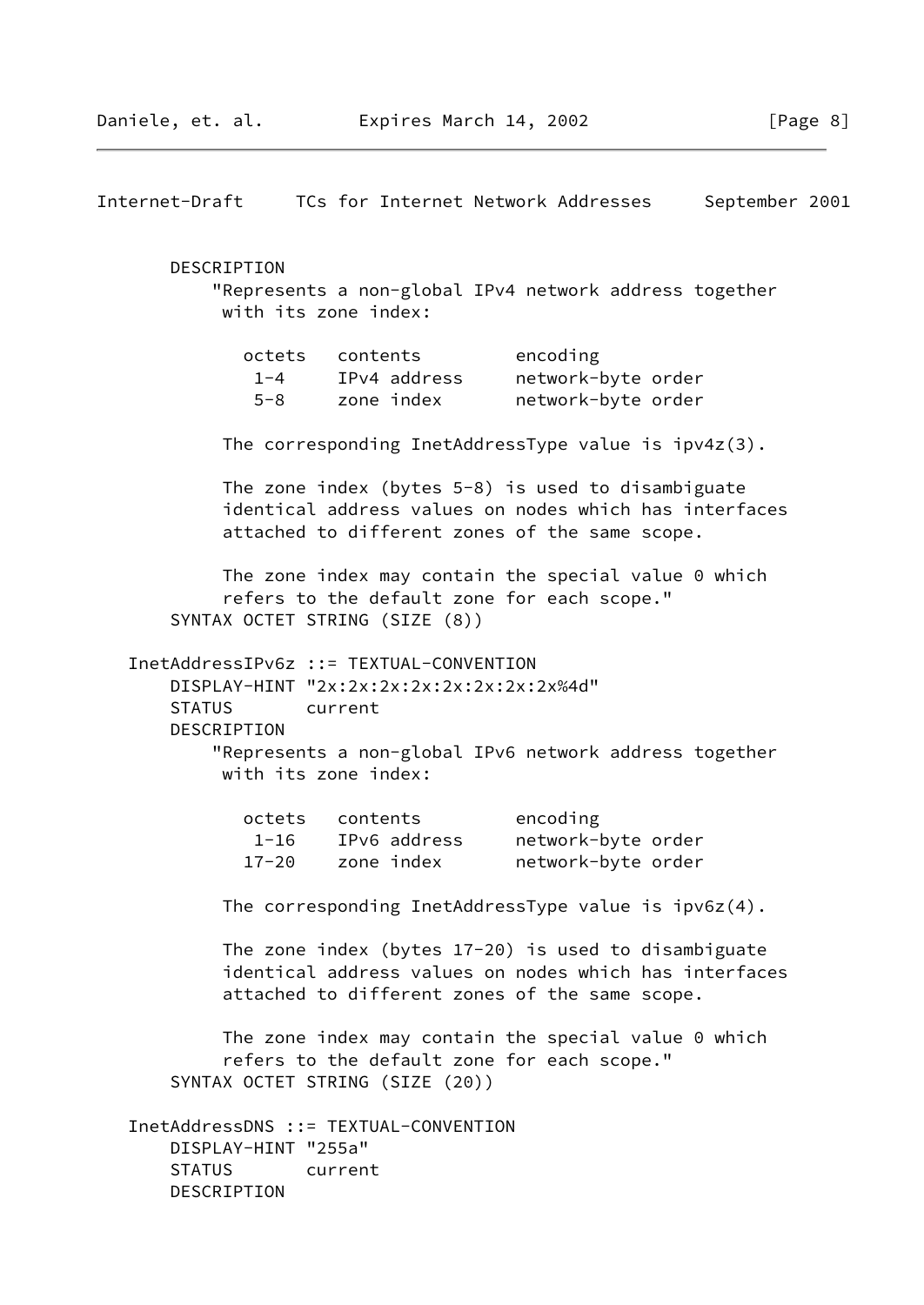"Represents a DNS domain name. The name SHOULD be fully qualified whenever possible.

The corresponding InetAddressType is dns(16).

Internet-Draft TCs for Internet Network Addresses September 2001

 $\lceil \text{Page 9} \rceil$ 

 The DESCRIPTION clause of InetAddress objects that may have InetAddressDNS values must fully describe how (and when) such names are to be resolved to IP addresses."

SYNTAX OCTET STRING (SIZE (1..255))

 InetAddressPrefixLength ::= TEXTUAL-CONVENTION STATUS current **DESCRIPTION** 

> "Denotes the length of a generic Internet network address prefix. A value of n corresponds to an IP address mask which has n contiguous 1-bits from the most significant bit (MSB) and all other bits set to 0.

 An InetAddressPrefixLength value is always interpreted within the context of an InetAddressType value. The InetAddressType object must be registered before the object which uses the InetAddressPrefixLength textual convention.

 InetAddressPrefixLength values that are larger than the maximum length of an IP address for a specific InetAddressType are treated as the maximum significant value applicable for the InetAddressType. The maximum significant value is 32 for the InetAddressType 'ipv4(1)' and 128 for the InetAddressType 'ipv6(2)' and 'ipv6z(3)'. The maximum significant value for the InetAddressType 'dns(16)' is 0.

 The value zero is object-specific and must be defined as part of the description of any object which uses this syntax. Examples of the usage of zero might include situations where the Internet network address prefix is unknown or does not apply."

SYNTAX Unsigned32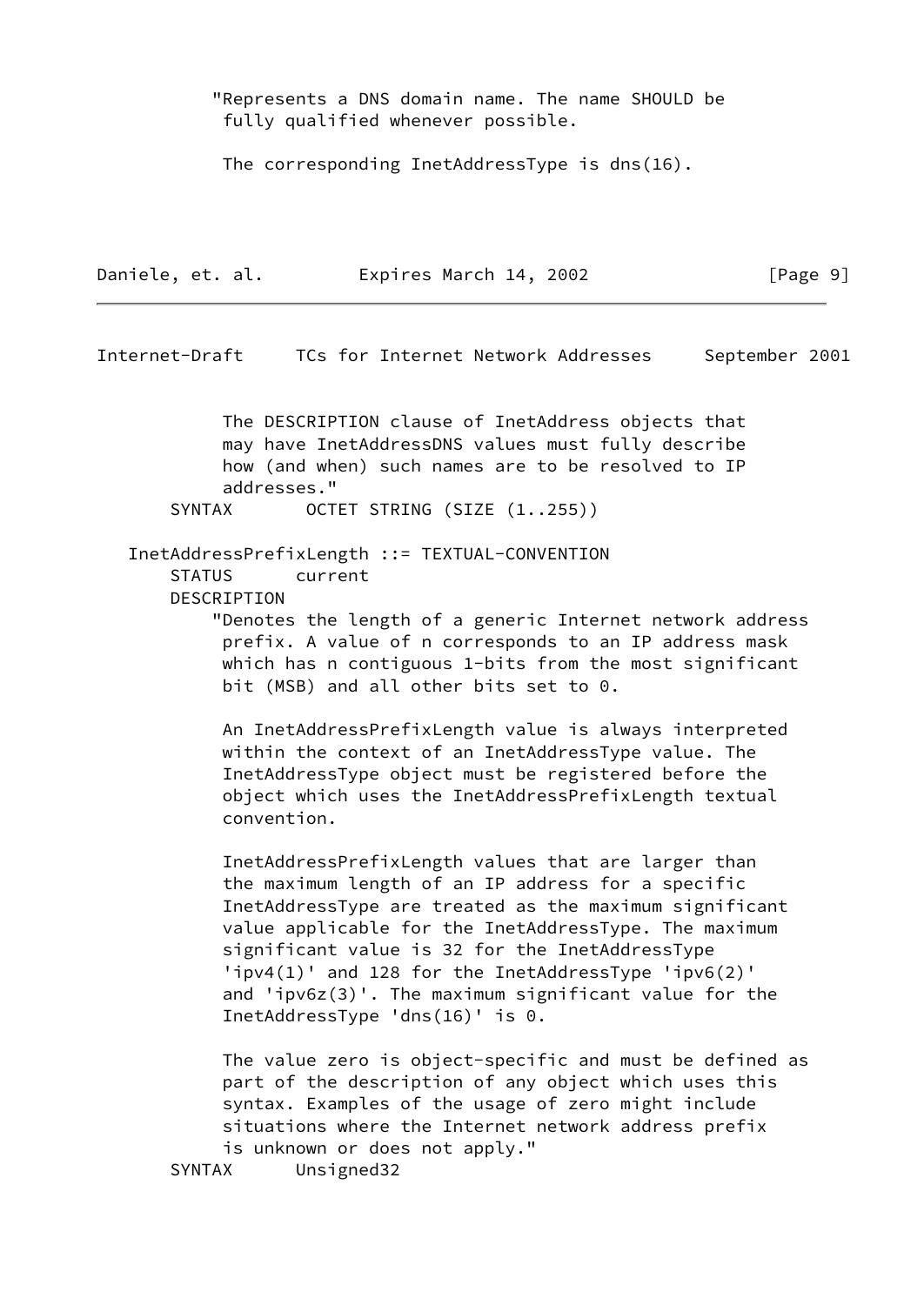<span id="page-11-1"></span> InetPortNumber ::= TEXTUAL-CONVENTION STATUS current DESCRIPTION "Represents a 16 bit port number of an Internet transport layer protocol. Port numbers are assigned by IANA. A current list of all assignments is available from [<http://www.iana.org/](http://www.iana.org/)>. The value zero is object-specific and must be defined as part of the description of any object which uses this syntax. Examples of the usage of zero might include situations where a port number is unknown, or when the Daniele, et. al. Expires March 14, 2002 [Page 10] Internet-Draft TCs for Internet Network Addresses September 2001 value zero is used as a wildcard in a filter." REFERENCE "STD 6 ([RFC 768](https://datatracker.ietf.org/doc/pdf/rfc768)), STD 7 [\(RFC 793](https://datatracker.ietf.org/doc/pdf/rfc793)) and [RFC 2960](https://datatracker.ietf.org/doc/pdf/rfc2960)" SYNTAX Unsigned32 (0..65535) InetAutonomousSystemNumber ::= TEXTUAL-CONVENTION STATUS current DESCRIPTION "Represents an autonomous system number which identifies an Autonomous System (AS). An AS is a set of routers under a single technical administration, using an interior gateway protocol and common metrics to route packets within the AS, and using an exterior gateway protocol to route packets to other ASs'. IANA maintains the AS number space and has delegated large parts to the regional registries. Autonomous system numbers are currently limited to 16 bits (0..65535). There is however work in progress to enlarge the autonomous system number space to 32 bits. This textual convention therefore uses an Unsigned32 value without a range restriction in order to support a larger autonomous system number space." REFERENCE ["RFC 1771](https://datatracker.ietf.org/doc/pdf/rfc1771), [RFC 1930](https://datatracker.ietf.org/doc/pdf/rfc1930)" SYNTAX Unsigned32 END

<span id="page-11-0"></span>[4](#page-11-0). Usage Hints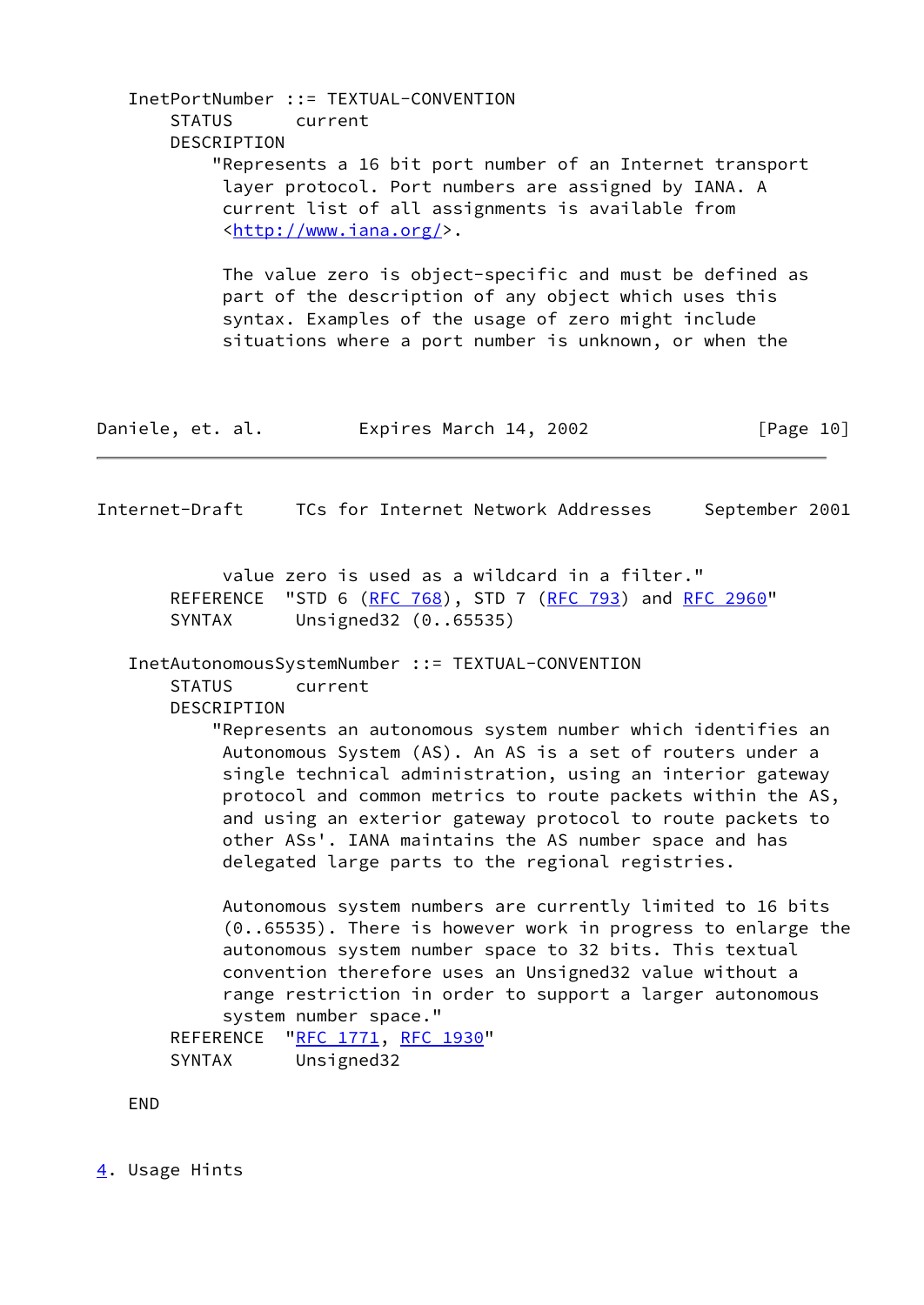One particular usage of InetAddressType/InetAddress pairs is to avoid over-constraining an object definition by the use of the IpAddress SMI base type. An InetAddressType/InetAddress pair allows to represent IP addresses in various formats.

 The InetAddressType and InetAddress objects SHOULD NOT be sub-typed. Sub-typing binds the MIB module to specific address formats, which may cause serious problems if new address formats need to be introduced. Note that it is possible to write compliance statements in order to express that only a subset of the defined address types must be implemented to be compliant.

 The InetAddressType object must be registered before the InetAddress object(s) or InetAddressPrefixLength object(s). In other words, the object identifiers for the InetAddressType object and the InetAddress object MUST have the same length and the last sub-identifier of the InetAddressType object MUST be less than the last sub-identifier of the InetAddress object. This rule allows programs such as MIB compilers to identify the InetAddressType of a given InetAddress or

| Daniele, et. al. | Expires March 14, 2002 | [Page 11] |
|------------------|------------------------|-----------|
|------------------|------------------------|-----------|

<span id="page-12-1"></span>Internet-Draft TCs for Internet Network Addresses September 2001

 InetAddressPrefixLength object by searching for the InetAddressType object which precedes InetAddress or InetAddressPrefixLength registration.

<span id="page-12-0"></span>[4.1](#page-12-0) Table Indexing

 When a generic Internet address is used as an index, both the InetAddressType and InetAddress objects MUST be used. The InetAddressType object MUST be listed before the InetAddress object in the INDEX clause.

 The IMPLIED keyword MUST NOT be used for an object of type InetAddress in an INDEX clause. Instance sub-identifiers are then of the form T.N.O1.O2...On, where T is the value of the InetAddressType object, O1...On are the octets in the InetAddress object, and N is the number of those octets.

 There is a meaningful lexicographical ordering to tables indexed in this fashion. Command generator applications may lookup specific addresses of known type and value, issue GetNext requests for addresses of a single type, or issue GetNext requests for a specific type and address prefix.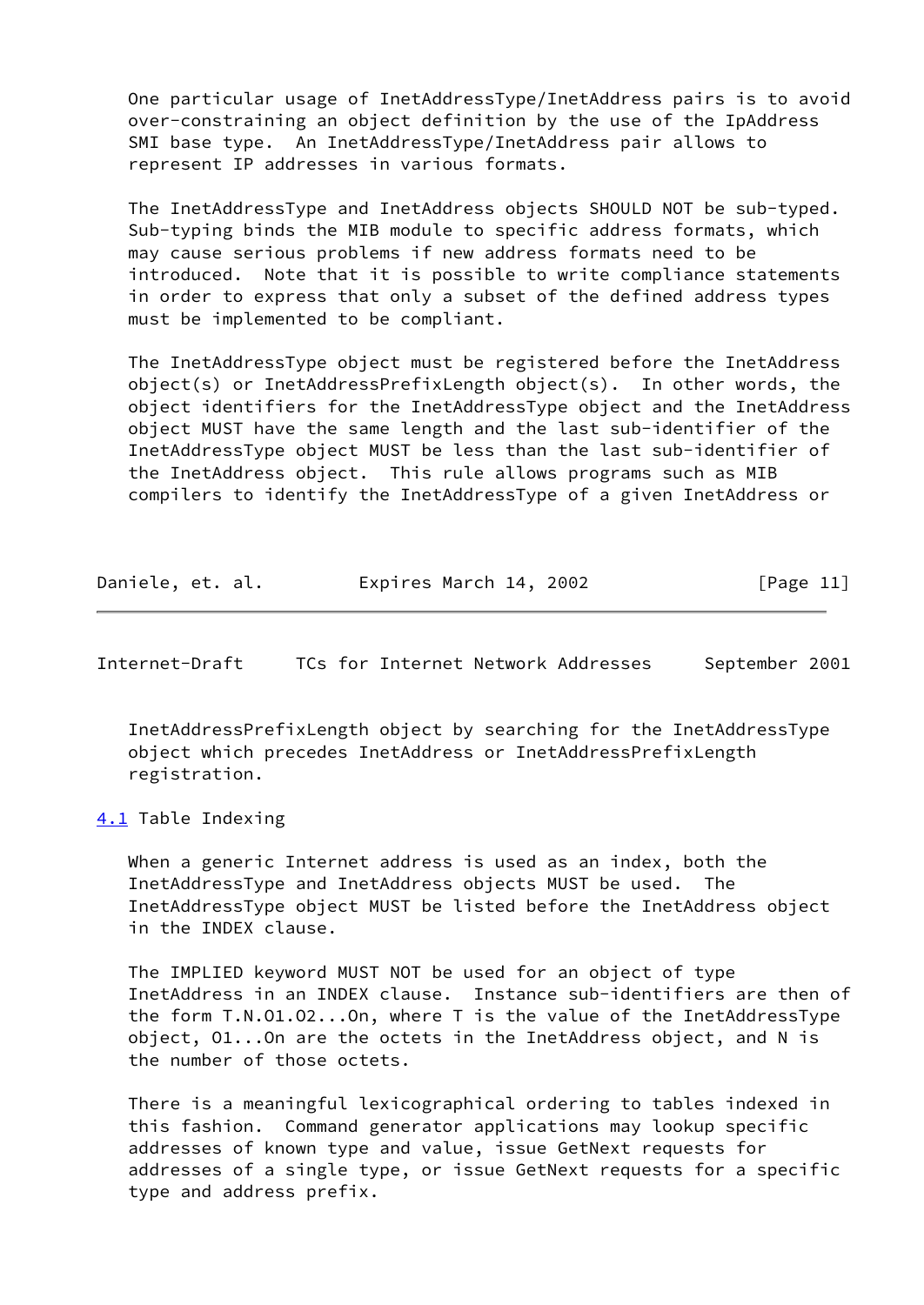### <span id="page-13-0"></span>[4.2](#page-13-0) Uniqueness of Addresses

 IPv4 addresses were intended to be globally unique, current usage notwithstanding. IPv6 addresses were architected to have different scopes and hence uniqueness  $[19]$ . In particular, IPv6 "link-local" and "site-local" addresses are not guaranteed to be unique on any particular node. In such cases, the duplicate addresses must be configured on different interfaces. So the combination of an IPv6 address and a zone index is unique  $\lceil 21 \rceil$ .

 The InetAddressIPv6 textual convention has been defined to represent global IPv6 address and non-global IPv6 addresses in cases where no zone index is needed (e.g., on host systems). The InetAddressIPv6z textual convention has been defined to represent non-global IPv6 addresses in cases where a zone index is needed (e.g., a router connecting multiple zones). MIB designers who use InetAddressType/InetAddress pairs therefore do not need define additional objects in order to support non-global addresses on nodes that connect multiple zones.

 The InetAddressIPv4z is intended for use in MIBs (like the TCP-MIB) which report addresses in the address family used on the wire, but where the entity instrumented obtains such addresses from applications or administrators in the form of v4-mapped IPv6 addresses, which include a zone index.

| Daniele, et. al. | Expires March 14, 2002 | [Page 12] |
|------------------|------------------------|-----------|
|------------------|------------------------|-----------|

<span id="page-13-2"></span>Internet-Draft TCs for Internet Network Addresses September 2001

 The size of the zone index has been chosen so that it is consistent with (i) the numerical zone index defined in  $[21]$  and (ii) the sin6\_scope\_id field of the sockaddr\_in6 structure defined in [RFC 2553](https://datatracker.ietf.org/doc/pdf/rfc2553) [\[20\]](#page-20-4).

<span id="page-13-1"></span>[4.3](#page-13-1) Multiple Addresses per Host

 A single host system may be configured with multiple addresses (IPv4 or IPv6), and possibly with multiple DNS names. Thus it is possible for a single host system to be accessible by multiple InetAddressType/InetAddress pairs.

 If this could be an implementation or usage issue, then the DESCRIPTION clause of the relevant objects must fully describe which address is reported in a given InetAddressType/InetAddress pair.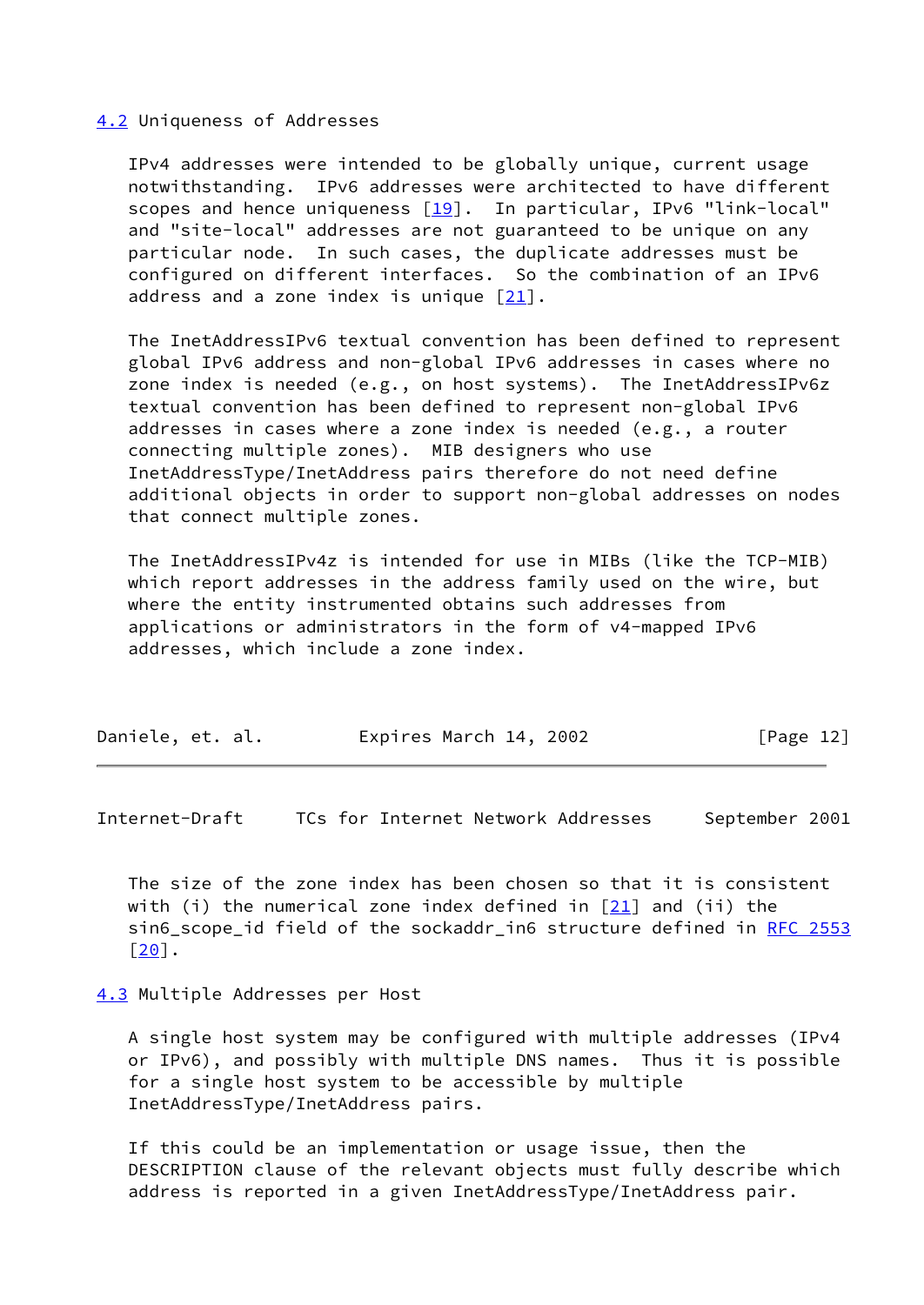#### <span id="page-14-0"></span>[4.4](#page-14-0) Resolving DNS Names

 DNS names must be resolved to IP addresses when communication with the named host is required. This raises a temporal aspect to defining MIB objects whose value is a DNS name: When is the name translated to an address?

 For example, consider an object defined to indicate a forwarding destination, and whose value is a DNS name. When does the forwarding entity resolve the DNS name? Each time forwarding occurs or just once when the object was instantiated?

 The DESCRIPTION clause of such objects SHOULD precisely define how and when any required name to address resolution is done.

 Similarly, the DESCRIPTION clause of such objects SHOULD precisely define how and when a reverse lookup is being done if an agent has accessed instrumentation that knows about an IP address and the MIB module or implementation requires to map the IP address to a DNS name.

<span id="page-14-1"></span>[5](#page-14-1). Table Indexing Example

 This example shows a table listing communication peers that are identified by either an IPv4 address, an IPv6 address or a DNS name. The table definition also prohibits entries with an empty address (whose type would be "unknown"). The size of a DNS name is limited to 64 characters.

 peerTable OBJECT-TYPE SYNTAX SEQUENCE OF PeerEntry

| Daniele, et. al. | Expires March 14, 2002 | [Page 13] |
|------------------|------------------------|-----------|
|------------------|------------------------|-----------|

Internet-Draft TCs for Internet Network Addresses September 2001

 MAX-ACCESS not-accessible STATUS current DESCRIPTION "A list of communication peers."  $::=$  { somewhere 1 } peerEntry OBJECT-TYPE SYNTAX PeerEntry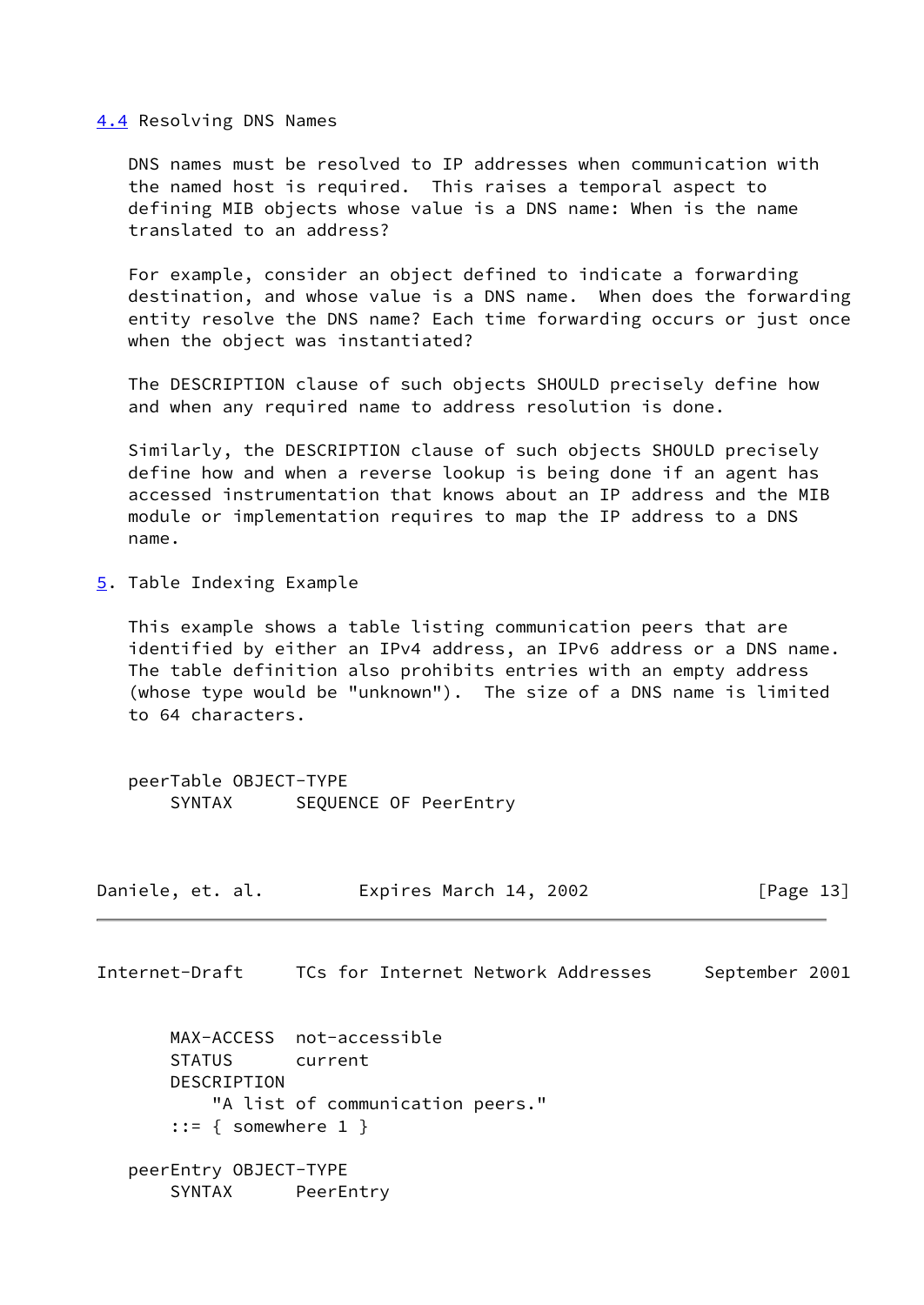```
 MAX-ACCESS not-accessible
       STATUS current
       DESCRIPTION
           "An entry containing information about a particular peer."
       INDEX { peerAddressType, peerAddress }
       ::= { peerTable 1 }
   PeerEntry ::= SEQUENCE {
 peerAddressType InetAddressType,
 peerAddress InetAddress,
       peerStatus INTEGER
   }
   peerAddressType OBJECT-TYPE
       SYNTAX InetAddressType
       MAX-ACCESS not-accessible
       STATUS current
       DESCRIPTION
           "The type of Internet address by which the peer
            is reachable."
      ::= { peerEntry 1 }
   peerAddress OBJECT-TYPE
      SYNTAX InetAddress (SIZE (1..64))
       MAX-ACCESS not-accessible
       STATUS current
       DESCRIPTION
           "The Internet address for the peer. Note that
            implementations must limit themselves to a single
            entry in this table per reachable peer.
            The peerAddress may not be empty due to the SIZE
            restriction.
            If a row is created administratively by an SNMP
            operation and the address type value is dns(16), then
            the agent stores the DNS name internally. A DNS name
            lookup must be performed on the internally stored DNS
            name whenever it is being used to contact the peer.
Daniele, et. al. Expires March 14, 2002 [Page 14]
Internet-Draft TCs for Internet Network Addresses September 2001
```
<span id="page-15-0"></span>If a row is created by the managed entity itself and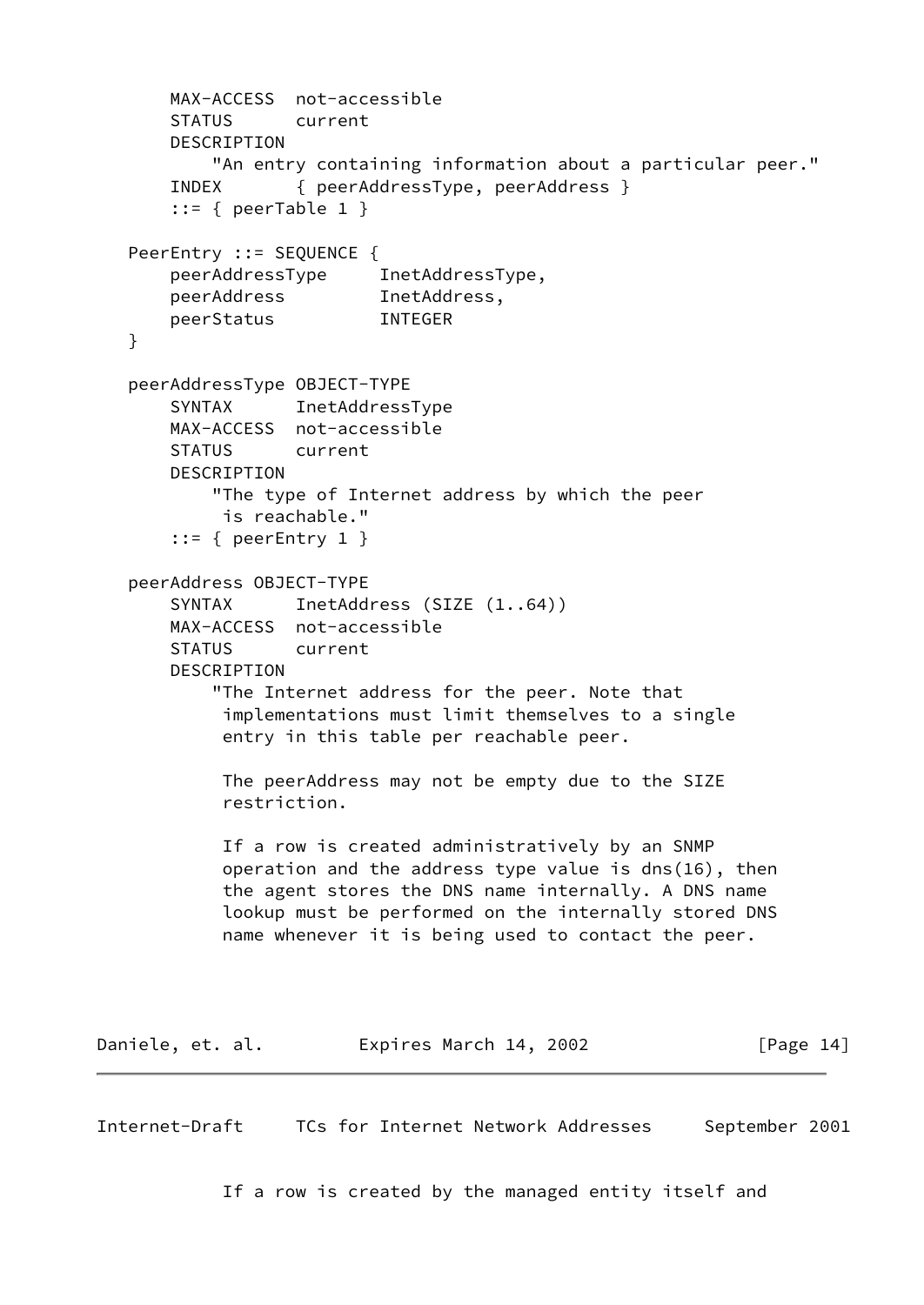the address type value is dns(16), then the agent stores the IP address internally. A DNS reverse lookup must be performed on the internally stored IP address whenever the value is retrieved via SNMP."  $::=$  { peerEntry 2 } The following compliance statement specifies that compliant implementations need only support IPv4/IPv6 addresses without a zone indices. Support for DNS names or IPv4/IPv6 addresses with zone indices is not required. peerCompliance MODULE-COMPLIANCE STATUS current DESCRIPTION "The compliance statement of the peer MIB." MODULE -- this module MANDATORY-GROUPS { peerGroup } OBJECT peerAddressType SYNTAX InetAddressType {  $ipv4(1)$ ,  $ipv6(2)$  } DESCRIPTION "An implementation is only required to support IPv4 and IPv6 addresses without zone indices." ::= { somewhere 2 }

 Note that the SMIv2 does not permit inclusion of not-accessible objects in an object group (see  $section 3.1$  in STD 58, [RFC 2580](https://datatracker.ietf.org/doc/pdf/rfc2580)  $[8]$  $[8]$ ). It is therefore not possible to formally refine the syntax of auxiliary objects which are not-accessible. In such a case, it is suggested to express the refinement informally in the DESCRIPTION clause of the MODULE-COMPLIANCE macro invocation.

<span id="page-16-0"></span>[6](#page-16-0). Security Considerations

 This module does not define any management objects. Instead, it defines a set of textual conventions which may be used by other MIB modules to define management objects.

 Meaningful security considerations can only be written in the MIB modules that define management objects. This document has therefore no impact on the security of the Internet.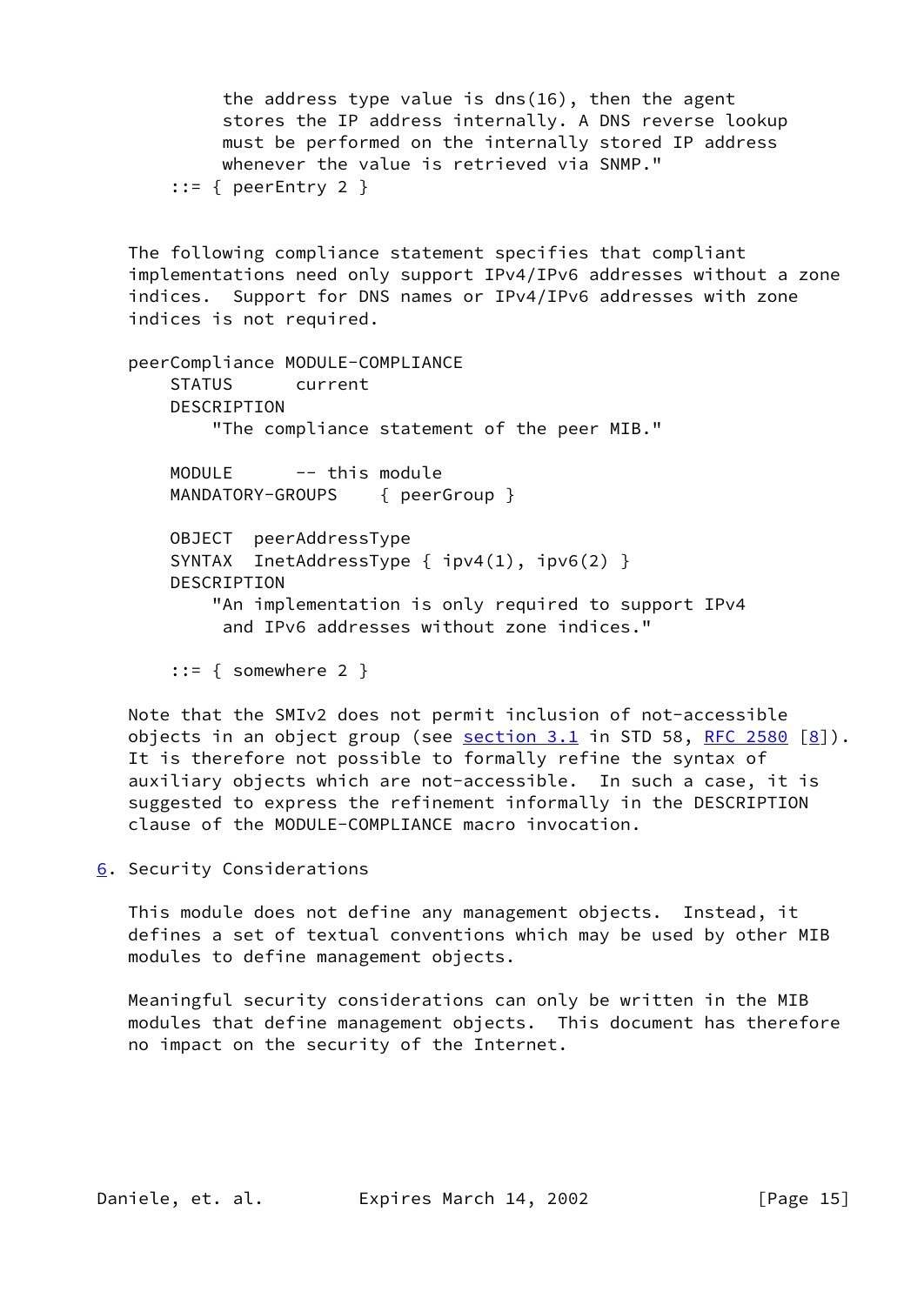<span id="page-17-1"></span>Internet-Draft TCs for Internet Network Addresses September 2001

<span id="page-17-0"></span>[7](#page-17-0). Acknowledgments

 This document was produced by the Operations and Management Area "IPv6MIB" design team. The authors would like to thank Fred Baker, Randy Bush, Richard Draves, Mark Ellison, Bill Fenner, Jun-ichiro Hagino, Tim Jenkins, Glenn Mansfield, Keith McCloghrie, Thomas Narten, Erik Nordmark, Peder Chr. Norgaard, Randy Presuhn, Andrew Smith, Dave Thaler, Kenneth White, Bert Wijnen, and Brian Zill for their comments and suggestions.

<span id="page-17-2"></span>[8](#page-17-2). Intellectual Property Notice

 The IETF takes no position regarding the validity or scope of any intellectual property or other rights that might be claimed to pertain to the implementation or use of the technology described in this document or the extent to which any license under such rights might or might not be available; neither does it represent that it has made any effort to identify any such rights. Information on the IETF's procedures with respect to rights in standards-track and standards-related documentation can be found in  $BCP-11$ . Copies of claims of rights made available for publication and any assurances of licenses to be made available, or the result of an attempt made to obtain a general license or permission for the use of such proprietary rights by implementors or users of this specification can be obtained from the IETF Secretariat.

 The IETF invites any interested party to bring to its attention any copyrights, patents or patent applications, or other proprietary rights which may cover technology that may be required to practice this standard. Please address the information to the IETF Executive Director.

<span id="page-17-3"></span>[9](#page-17-3). Changes from [RFC 2851](https://datatracker.ietf.org/doc/pdf/rfc2851)

The following changes have been made relative to [RFC 2851](https://datatracker.ietf.org/doc/pdf/rfc2851):

- o Added new textual conventions InetAddressPrefixLength, InetPortNumber, and InetAutonomousSystemNumber.
- o Rewrote the introduction to say clearly that in general, one should define MIB tables that work with all versions of IP. The other approach of multiple tables for different IP versions is strongly discouraged. (kzm)
- o Added text to the InetAddressType and InetAddress descriptions which requires that implementations must reject set operations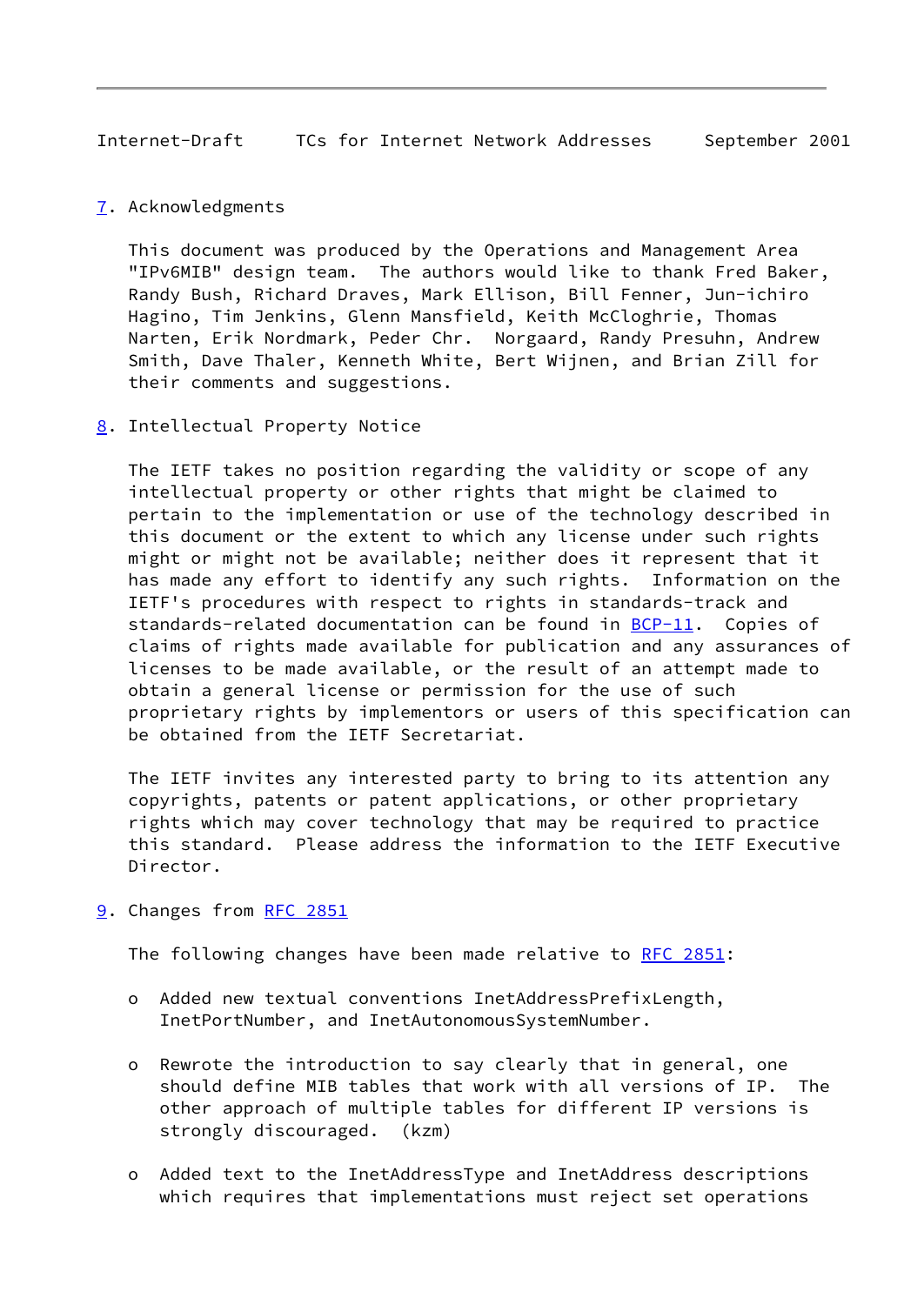with an inconsistentValue error if they lead to inconsistencies.

Daniele, et. al. **Expires March 14, 2002** [Page 16]

<span id="page-18-0"></span>Internet-Draft TCs for Internet Network Addresses September 2001

- o Relaxed the rules to make it possible to register tuples where multiple objects share an InetAddressType value, which is useful for filters of the form (InetAddressType, InetAddress, InetPortNumber, InetAddress InetPortNumber).
- o Added a paragraph in the Introduction which explains the motivation behind the ordering constraints.
- o Aligned wordings with the IPv6 scoping architecture document.
- o Split the InetAddressIPv6 textual convention into the two textual conventions (InetAddressIPv6 and InetAddressIPv6z) and introduced a new textual convention InetAddressIPv4z. Added ipv4z(3) and ipv6z(4) named numbers to the InetAddressType enumeration. Motivations for this change: (i) enable the introduction of a textual conventions for non-global IPv4 addresses, (ii) alignment with the textual conventions for transport addresses, (iii) simpler compliance statements in cases where support for IPv6 addresses with zone indices is not required, (iv) simplify implementations for host systems which will never have to report zone indices.

## References

- <span id="page-18-1"></span>[1] Bradner, S., "Key words for use in RFCs to Indicate Requirement Levels", [BCP 14](https://datatracker.ietf.org/doc/pdf/bcp14), [RFC 2119,](https://datatracker.ietf.org/doc/pdf/rfc2119) March 1997.
- <span id="page-18-2"></span> [2] Harrington, D., Presuhn, R. and B. Wijnen, "An Architecture for Describing SNMP Management Frameworks", [RFC 2571](https://datatracker.ietf.org/doc/pdf/rfc2571), April 1999.
- <span id="page-18-3"></span> [3] Rose, M. and K. McCloghrie, "Structure and Identification of Management Information for TCP/IP-based Internets", STD 16, [RFC](https://datatracker.ietf.org/doc/pdf/rfc1155) [1155](https://datatracker.ietf.org/doc/pdf/rfc1155), May 1990.
- <span id="page-18-4"></span> [4] Rose, M. and K. McCloghrie, "Concise MIB Definitions", STD 16, [RFC 1212](https://datatracker.ietf.org/doc/pdf/rfc1212), March 1991.
- <span id="page-18-5"></span> [5] Rose, M., "A Convention for Defining Traps for use with the SNMP", [RFC 1215](https://datatracker.ietf.org/doc/pdf/rfc1215), March 1991.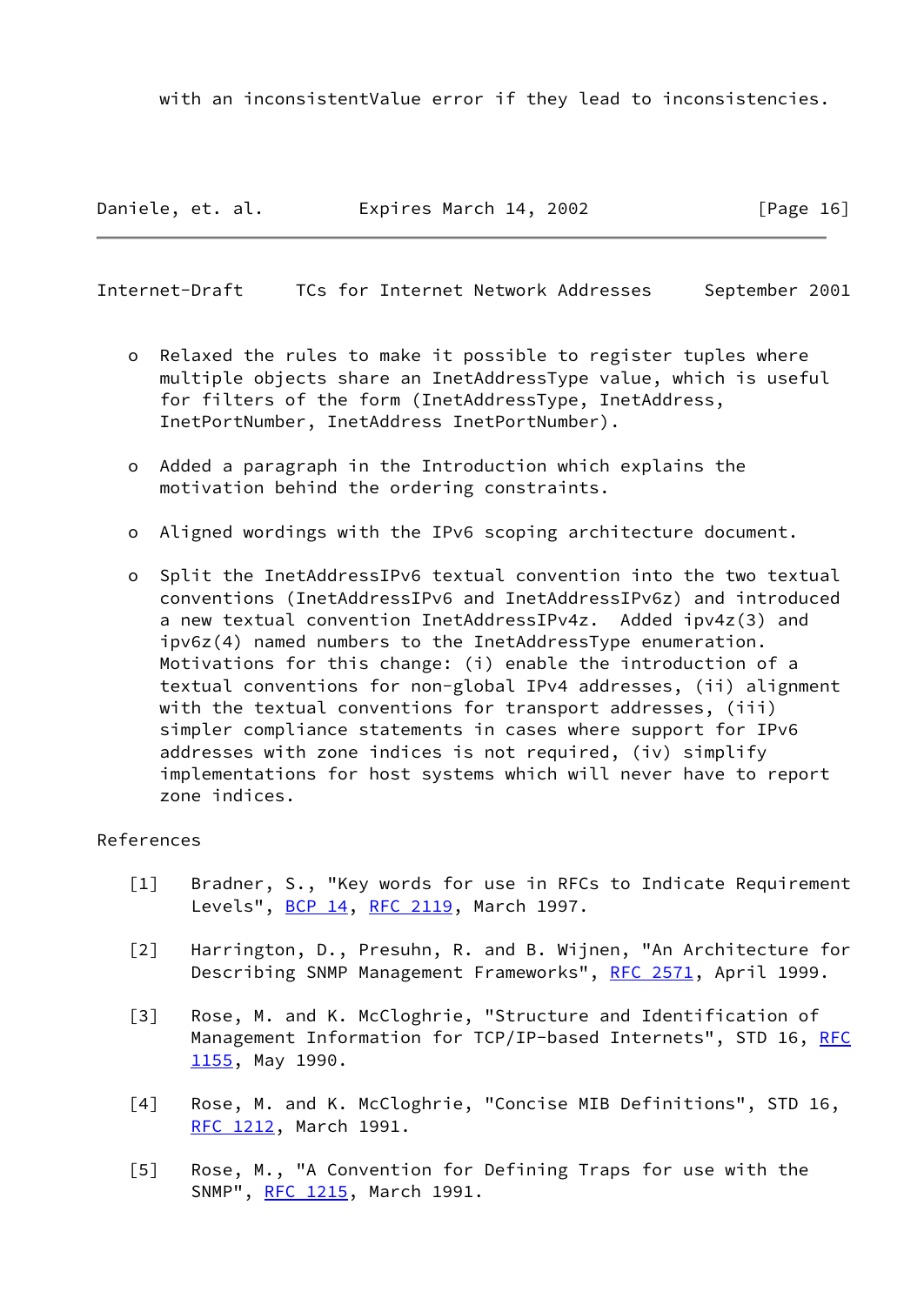- <span id="page-19-0"></span> [6] McCloghrie, K., Perkins, D., Schoenwaelder, J., Case, J., Rose, M. and S. Waldbusser, "Structure of Management Information Version 2 (SMIv2)", STD 58, [RFC 2578](https://datatracker.ietf.org/doc/pdf/rfc2578), April 1999.
- <span id="page-19-1"></span>[7] McCloghrie, K., Perkins, D., Schoenwaelder, J., Case, J., Rose, M. and S. Waldbusser, "Textual Conventions for SMIv2", STD 58, [RFC 2579](https://datatracker.ietf.org/doc/pdf/rfc2579), April 1999.

| Daniele, et. al. | Expires March 14, 2002 | [Page $17$ ] |
|------------------|------------------------|--------------|
|------------------|------------------------|--------------|

Internet-Draft TCs for Internet Network Addresses September 2001

- <span id="page-19-2"></span> [8] McCloghrie, K., Perkins, D., Schoenwaelder, J., Case, J., Rose, M. and S. Waldbusser, "Conformance Statements for SMIv2", STD 58, [RFC 2580](https://datatracker.ietf.org/doc/pdf/rfc2580), April 1999.
- <span id="page-19-3"></span> [9] Case, J., Fedor, M., Schoffstall, M. and J. Davin, "A Simple Network Management Protocol (SNMP)", STD 15, [RFC 1157,](https://datatracker.ietf.org/doc/pdf/rfc1157) May 1990.
- <span id="page-19-4"></span> [10] Case, J., McCloghrie, K., Rose, M. and S. Waldbusser, "Introduction to Community-based SNMPv2", [RFC 1901](https://datatracker.ietf.org/doc/pdf/rfc1901), January 1996.
- <span id="page-19-5"></span> [11] Case, J., McCloghrie, K., Rose, M. and S. Waldbusser, "Transport Mappings for Version 2 of the Simple Network Management Protocol (SNMPv2)", [RFC 1906](https://datatracker.ietf.org/doc/pdf/rfc1906), January 1996.
- <span id="page-19-6"></span>[12] Case, J., Harrington, D., Presuhn, R. and B. Wijnen, "Message Processing and Dispatching for the Simple Network Management Protocol (SNMP)", [RFC 2572](https://datatracker.ietf.org/doc/pdf/rfc2572), April 1999.
- <span id="page-19-7"></span> [13] Blumenthal, U. and B. Wijnen, "User-based Security Model (USM) for version 3 of the Simple Network Management Protocol (SNMPv3)", [RFC 2574](https://datatracker.ietf.org/doc/pdf/rfc2574), April 1999.
- <span id="page-19-8"></span> [14] Case, J., McCloghrie, K., Rose, M. and S. Waldbusser, "Protocol Operations for Version 2 of the Simple Network Management Protocol (SNMPv2)", [RFC 1905](https://datatracker.ietf.org/doc/pdf/rfc1905), January 1996.
- <span id="page-19-9"></span>[15] Levi, D., Meyer, P. and B. Stewart, "SNMP Applications", [RFC](https://datatracker.ietf.org/doc/pdf/rfc2573) [2573](https://datatracker.ietf.org/doc/pdf/rfc2573), April 1999.
- <span id="page-19-10"></span>[16] Wijnen, B., Presuhn, R. and K. McCloghrie, "View-based Access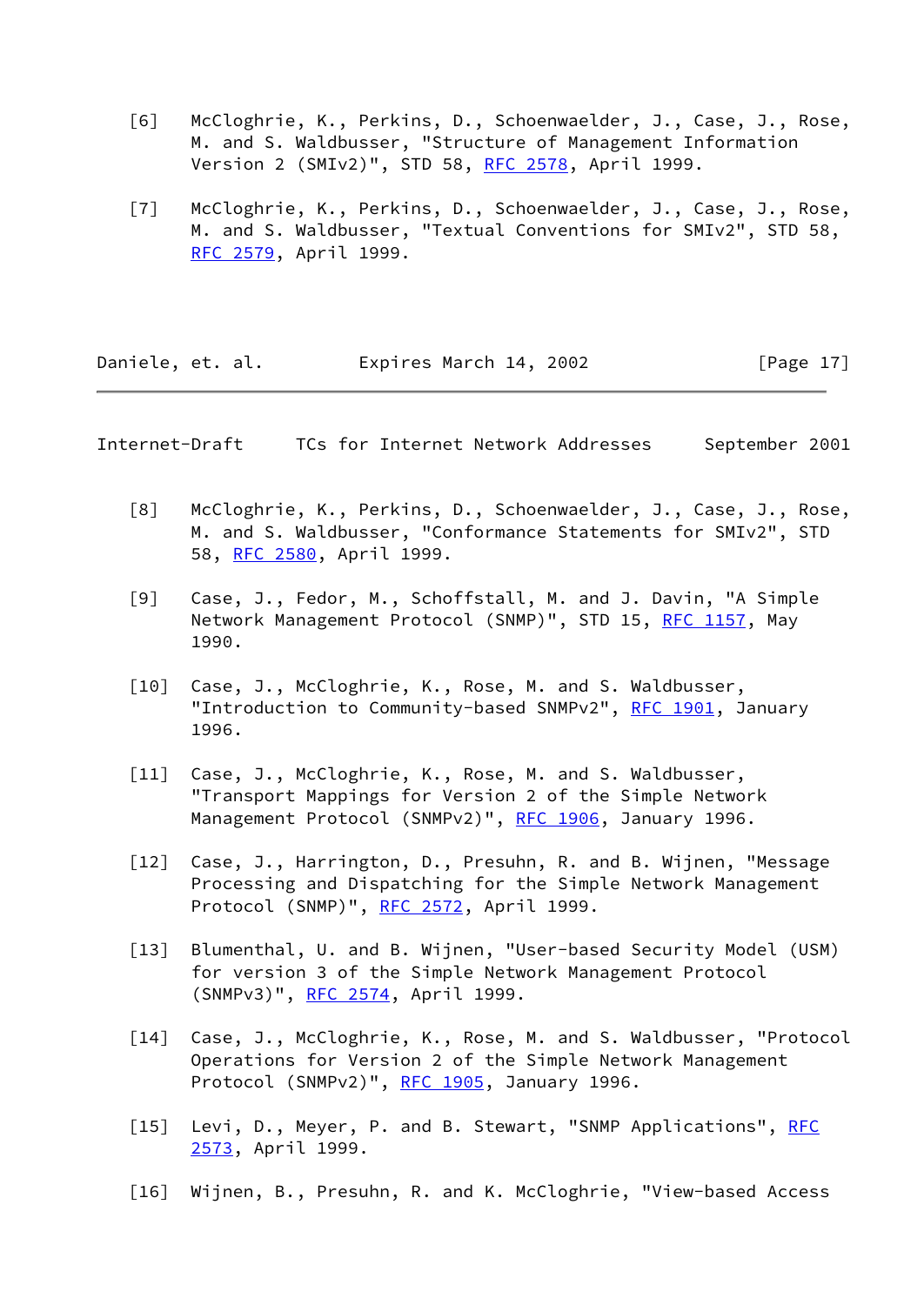Control Model (VACM) for the Simple Network Management Protocol (SNMP)", [RFC 2575,](https://datatracker.ietf.org/doc/pdf/rfc2575) April 1999.

- <span id="page-20-2"></span> [17] Case, J., Mundy, R., Partain, D. and B. Stewart, "Introduction to Version 3 of the Internet-standard Network Management Framework", [RFC 2570](https://datatracker.ietf.org/doc/pdf/rfc2570), April 1999.
- [18] McCloghrie, K. and F. Kastenholz, "The Interfaces Group MIB", [RFC 2863](https://datatracker.ietf.org/doc/pdf/rfc2863), June 2000.
- <span id="page-20-1"></span> [19] Hinden, R. and S. Deering, "IP Version 6 Addressing Architecture", [RFC 2373](https://datatracker.ietf.org/doc/pdf/rfc2373), July 1998.
- <span id="page-20-4"></span> [20] Gilligan, R., Thomson, S., Bound, J. and W. Stevens, "Basic Socket Interface Extensions for IPv6", [RFC 2553](https://datatracker.ietf.org/doc/pdf/rfc2553), March 1999.

| Daniele, et. al. | Expires March 14, 2002 | [Page 18] |
|------------------|------------------------|-----------|
|------------------|------------------------|-----------|

<span id="page-20-0"></span>Internet-Draft TCs for Internet Network Addresses September 2001

<span id="page-20-3"></span> [21] Deering, S., Haberman, B., Jinmei, T., Nordmark, E., Onoe, A. and B. Zill, "IPv6 Scoped Address Architecture", [draft-ietf](https://datatracker.ietf.org/doc/pdf/draft-ietf-ipngwg-scoping-arch-02.txt) [ipngwg-scoping-arch-02.txt,](https://datatracker.ietf.org/doc/pdf/draft-ietf-ipngwg-scoping-arch-02.txt) September 2001.

Authors' Addresses

 Mike Daniele Consultant 19 Pinewood Rd Hudson, NH 03051 USA

 Phone: +1 603 883-6365 EMail: mwdaniele@adelphia.net

 Brian Haberman Nortel Networks 4039 Emperor Blvd., Suite 200 Durham, NC 27703 USA

 Phone: +1 919 992-4439 EMail: haberman@nortelnetworks.com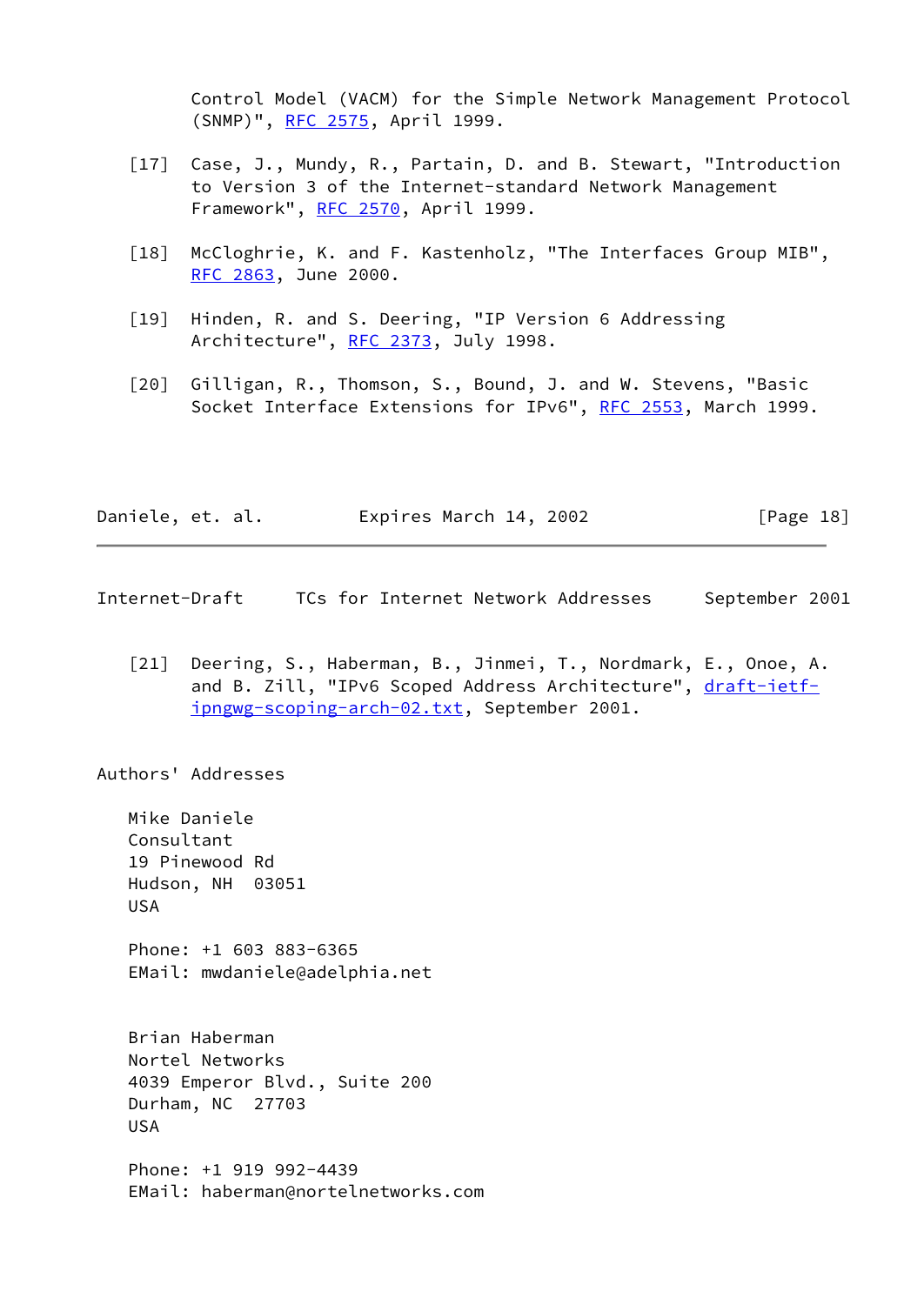Shawn A. Routhier Wind River Systems, Inc. 1 Tara Blvd, Suite 403 Nashua, NH 03062 USA Phone: +1 603 897-2000 EMail: sar@epilogue.com Juergen Schoenwaelder TU Braunschweig Bueltenweg 74/75 38106 Braunschweig Germany Phone: +49 531 391-3289

EMail: schoenw@ibr.cs.tu-bs.de

Daniele, et. al. Expires March 14, 2002 [Page 19]

<span id="page-21-0"></span>Internet-Draft TCs for Internet Network Addresses September 2001

Full Copyright Statement

Copyright (C) The Internet Society (2001). All Rights Reserved.

 This document and translations of it may be copied and furnished to others, and derivative works that comment on or otherwise explain it or assist in its implementation may be prepared, copied, published and distributed, in whole or in part, without restriction of any kind, provided that the above copyright notice and this paragraph are included on all such copies and derivative works. However, this document itself may not be modified in any way, such as by removing the copyright notice or references to the Internet Society or other Internet organizations, except as needed for the purpose of developing Internet standards in which case the procedures for copyrights defined in the Internet Standards process must be followed, or as required to translate it into languages other than English.